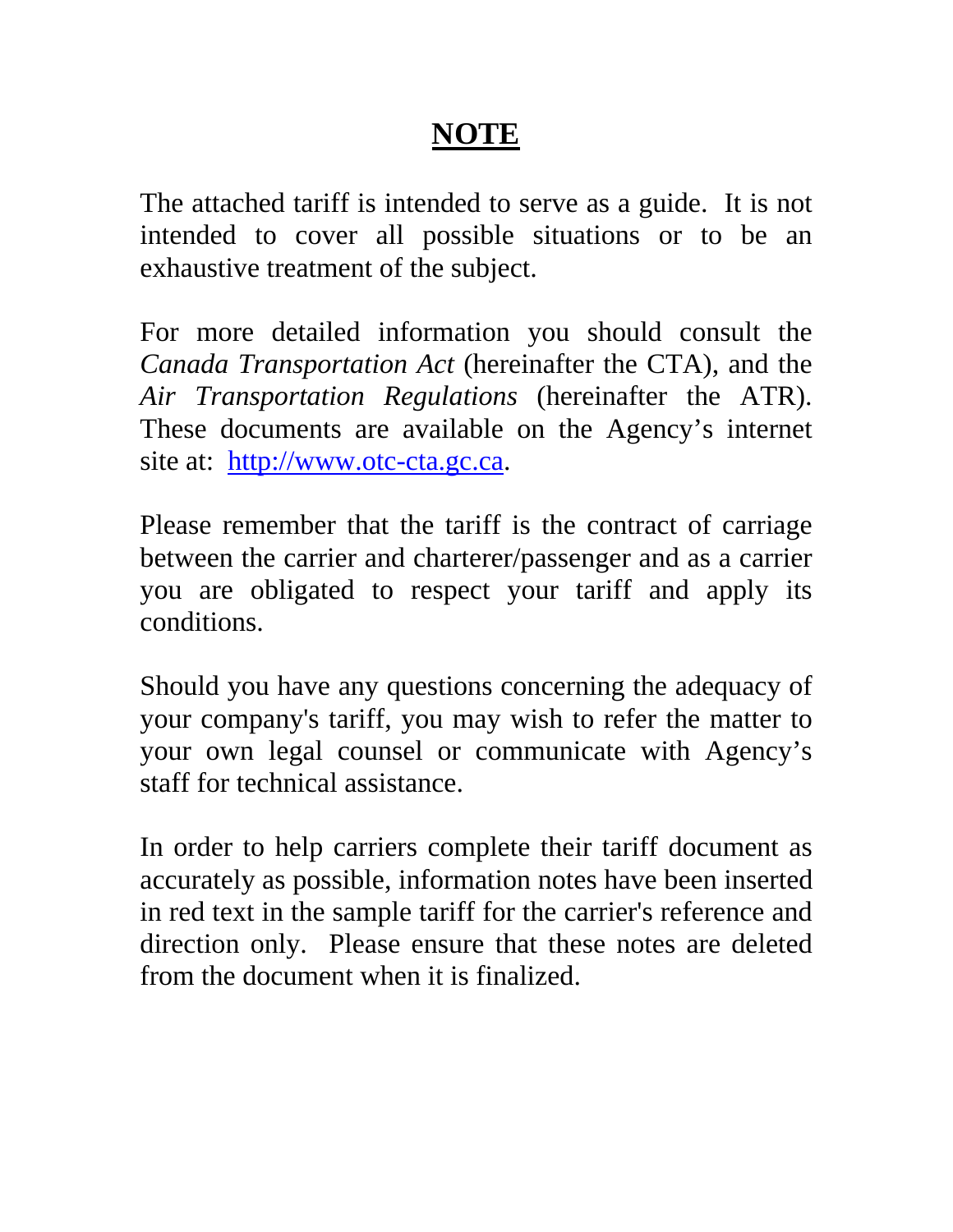# **CHARTER TARIFF**

# **CONTAINING RULES, RATES AND CHARGES APPLICABLE TO THE CHARTER OF AIRCRAFT FOR THE TRANSPORTATION OF PASSENGERS AND BAGGAGE OR GOODS BETWEEN POINTS IN CANADA ON THE ONE HAND AND POINTS OUTSIDE CANADA ON THE OTHER HAND**

**FOR** 

**\_\_\_\_\_\_\_\_\_\_\_\_\_\_\_\_\_\_\_\_\_\_\_\_\_\_\_\_\_\_\_\_\_\_\_\_** 

**ADVANCE BOOKING CHARTERS INCLUSIVE TOUR CHARTERS COMMON PURPOSE CHARTERS** 

ISSUED DATE ISSUED BY EFFECTIVE DATE

(*Date of mailing*) (*Fill in Name,* (*45 days after issue Title and Address date) of Airline's Authorized Issuing Officer)*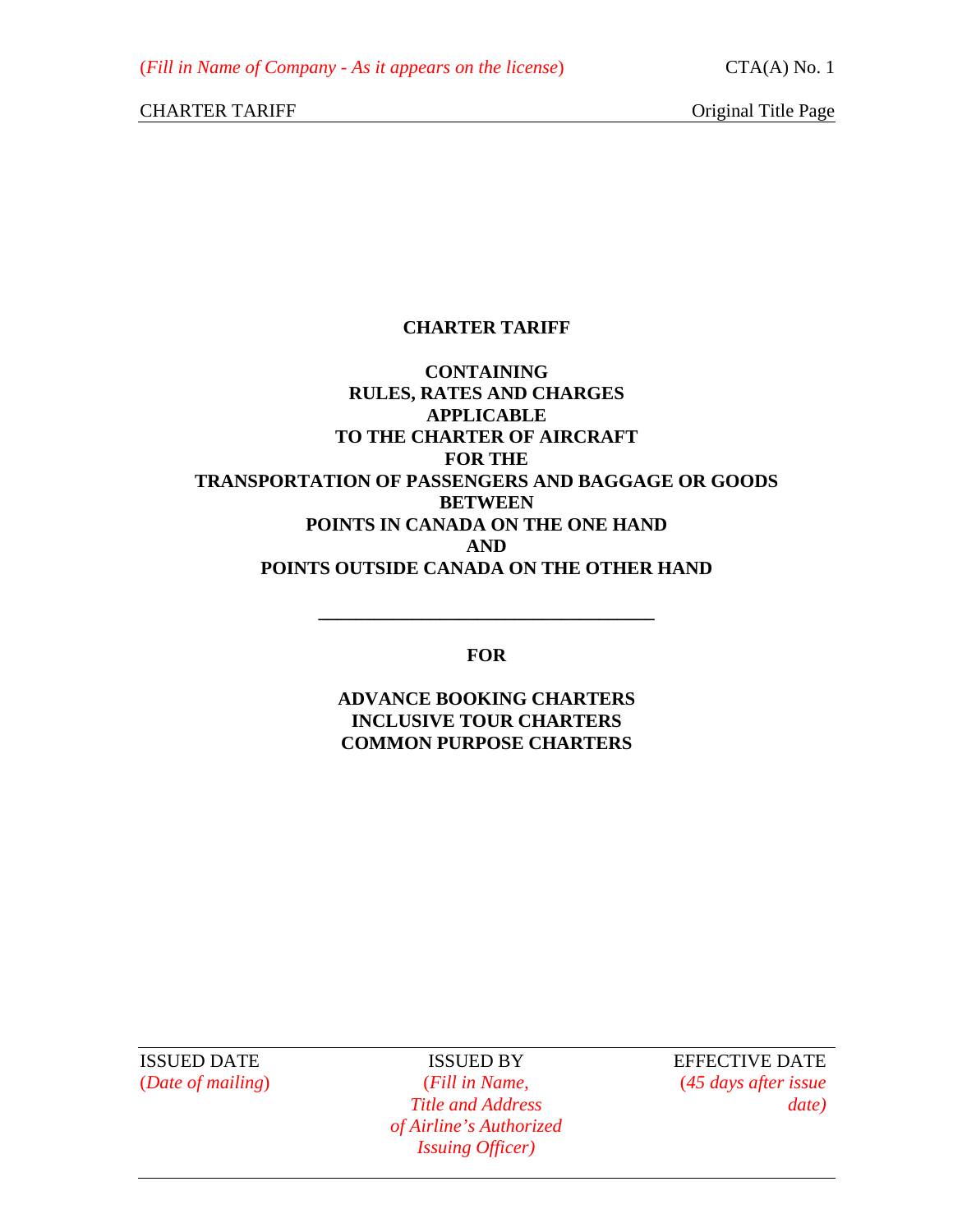# **CHECK SHEET**

Original and revised pages as named below contain all changes from the original tariff effective as of the date shown thereon:

| Page           | <b>Number</b>      | Page          | <b>Number</b>      |
|----------------|--------------------|---------------|--------------------|
| <b>Number</b>  | of Revision        | <b>Number</b> | of Revision        |
| Title          | Original           | 14            | Original           |
| ı              | $^{\dagger}$       | 15            | "                  |
| $\overline{2}$ | $^{\dagger}$       | 16            | $\pmb{\mathsf{H}}$ |
| 3              | $\pmb{\mathsf{H}}$ | 17            | $\pmb{\mathsf{H}}$ |
| 4              | $\pmb{\mathsf{H}}$ | 18            | $\pmb{\mathsf{H}}$ |
| 5              | $^{\bullet}$       | 19            | $\pmb{\mathsf{H}}$ |
| 6              | $\pmb{\mathsf{H}}$ | 20            | $\pmb{\mathsf{H}}$ |
| 7              | $^{\bullet}$       | 21            | $\pmb{\mathsf{H}}$ |
| 8              | $^{\bullet}$       | 22            | $^{\prime\prime}$  |
| 9              | $^{\dagger}$       | 23            | $\pmb{\mathsf{H}}$ |
| 10             | $^{\prime\prime}$  | 24            | $^{\prime\prime}$  |
| 11             | $^{\prime\prime}$  | 25            | $\pmb{\mathsf{H}}$ |
| 12             | $^{\prime\prime}$  | 26            | $\pmb{\mathsf{H}}$ |
| 13             | $^{\prime\prime}$  | 27            | $\pmb{\mathsf{H}}$ |
|                |                    |               |                    |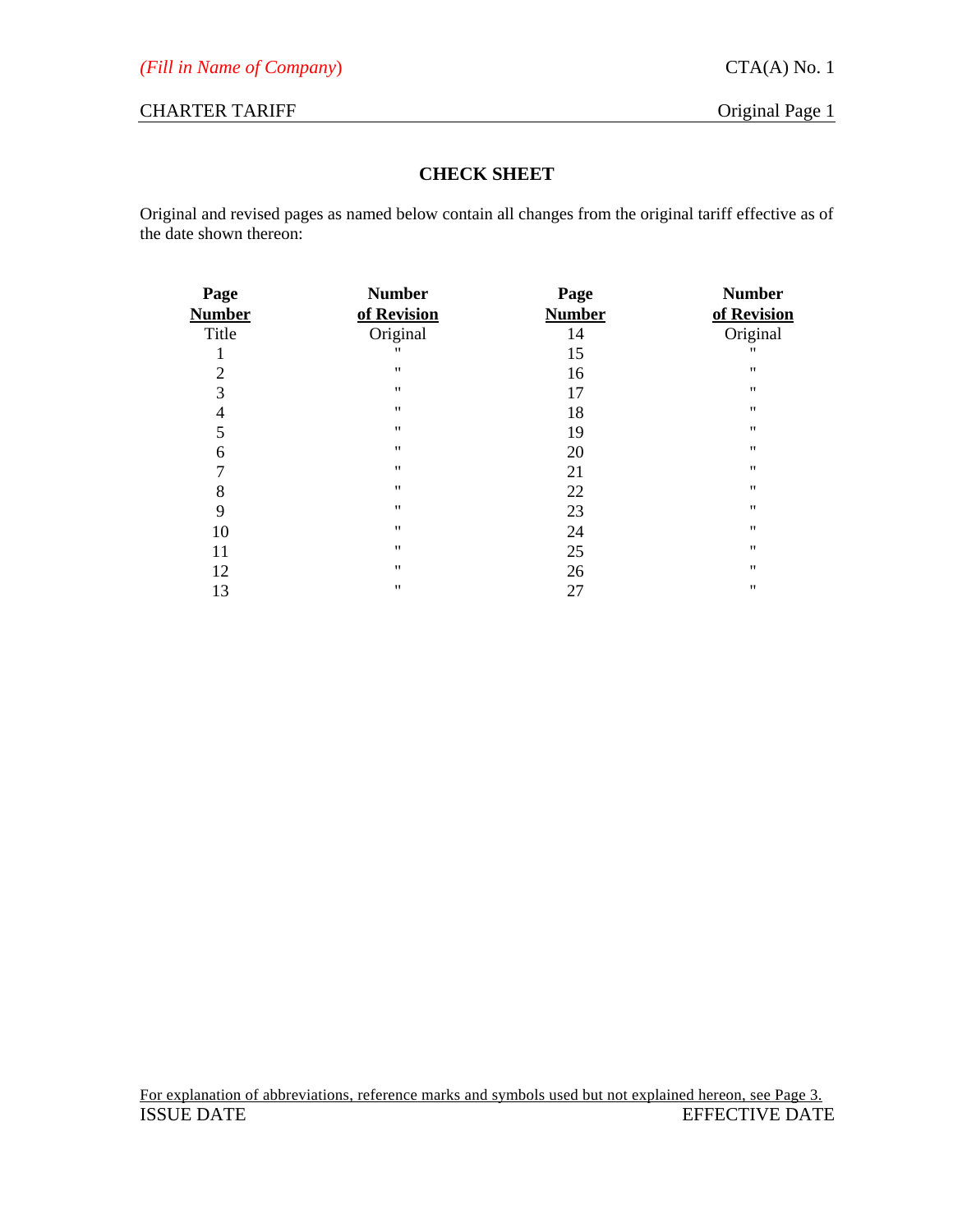| <b>TABLE OF CONTENTS</b>                                  | <b>Rule No.</b> | Page No.       |
|-----------------------------------------------------------|-----------------|----------------|
| Acceptance of Baggage or Goods                            | 7               | 19             |
| Application of Tariff                                     | $\overline{2}$  | 7              |
| Cancellation Charges                                      | 14              | 24             |
| <b>Charter and Ferry Mileage Determination</b>            | $\overline{4}$  | 8              |
| <b>Check Sheet</b>                                        |                 | $\mathbf{1}$   |
| <b>Computation of Charges</b>                             | 5               | 9              |
| <b>Conditions of Carriage</b>                             | 6               | 11             |
| Acceptance of children                                    |                 | 18             |
| <b>Capacity limitations</b>                               |                 | 18             |
| <b>Exemption from liability</b>                           |                 | 18             |
| Medical clearance                                         |                 | 11             |
| Refusal to transport                                      |                 | 17             |
| Schedules/delays                                          |                 | 18             |
| Space and weight limitations                              |                 | 11             |
| Transportation of a person with a disability              |                 | 11             |
| Currency                                                  | 3               | 8              |
| Definitions                                               | 1               | $\overline{4}$ |
| <b>Denied Boarding Compensation</b>                       | 17              | 25             |
| <b>Excess Valuation Charges</b>                           | 10              | 23             |
| Explanation of Abbreviations, Reference Marks and Symbols |                 | 3              |
| <b>Ground Transportation</b>                              | 18              | 25             |
| Limitation of Liability - Baggage and Goods               | 10              | 21             |
| Limitation of Liability - Passengers                      | 9               | 20             |
| Limitation of Liability - Service Animals                 | 11              | 23             |
| Passenger Re-Routing                                      | 16              | 25             |
| <b>Payment Requirements</b>                               | 13              | 24             |
| Refunds                                                   | 8               | 20             |
| <b>Substitution of Aircraft</b>                           | 12              | 24             |
| Tickets                                                   | 15              | 25             |

| <b>TABLES</b>  |                                                       |    |
|----------------|-------------------------------------------------------|----|
| <b>TABLE A</b> | Rates and Charges for Entity Charters                 |    |
| <b>TABLE B</b> | Rates and Charges for <i>(Specify Types)</i> Charters |    |
| <b>TABLE C</b> | <b>Fuel Surcharges</b>                                | クワ |
| <b>TABLE D</b> | <b>Layover Charges</b>                                | າາ |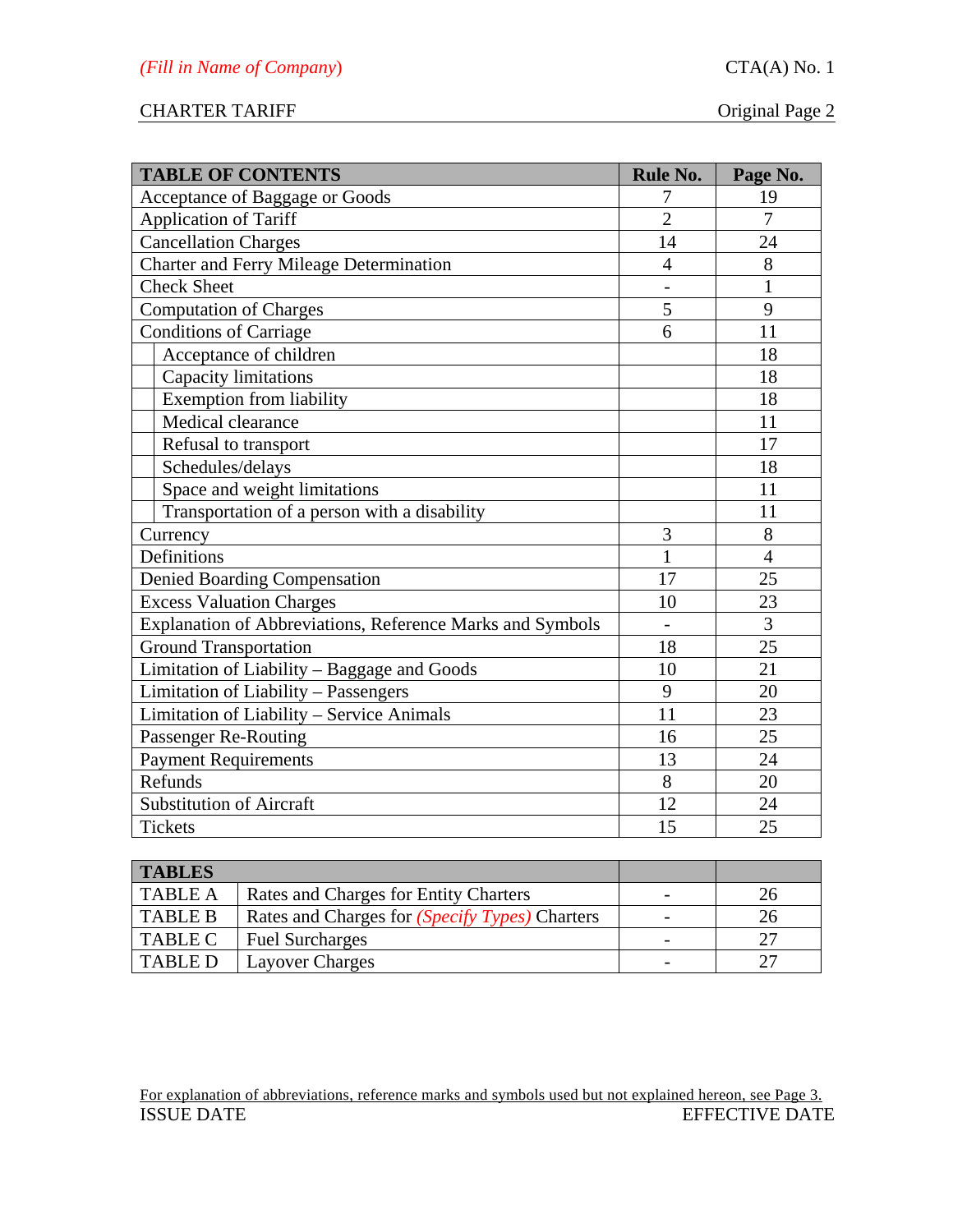# **EXPLANATION OF ABBREVIATIONS, REFERENCE MARKS AND SYMBOLS**

|--|--|

- IATA ...............................International Air Transport Association
- No. ...................................Number
- \$ .......................................Dollar(s)
- (R) ...................................Denotes reductions
- (A) ...................................Denotes increases
- (C) ...................................Denotes changes which result in neither increases or reductions
- (X) ...................................Denotes cancellation
- (N) ...................................Denotes addition
- CAD ................................Canadian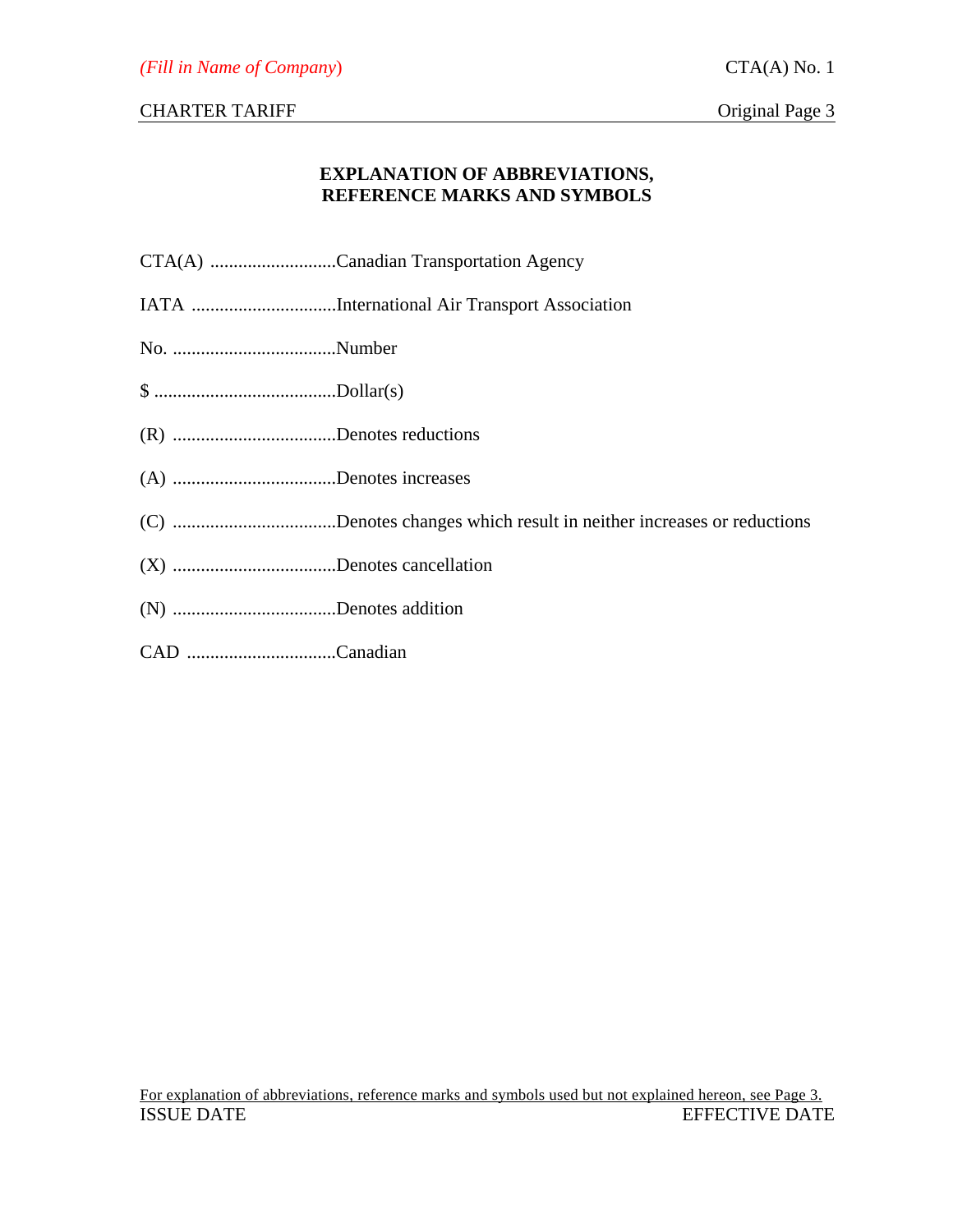#### **RULE 1. DEFINITIONS**

"ABC/ITC" means a passenger charter flight on which both advance booking passengers and inclusive tour participants are carried.

"Accommodation" means sleeping facilities provided on a commercial basis to the general public.

"Advance Booking Charter" or "ABC" means a round-trip international charter originating in Canada operated by one or two licensed air carriers under a contract with a charterer or contracts with charterers, where

- (a) one charterer, all the charterers or a combination of charterers and foreign origin charterers contract for the entire passenger seating capacity of the aircraft for hire to the public;
- (b) if the passenger seating capacity of the aircraft is at least 20 passenger seats, each charterer and each foreign origin charter contracting for passenger seats contracts for at least 20 passenger seats for hire to the public; and
- (c) if the passenger seating capacity of the aircraft is less than 20 passenger seats, one charterer charters the entire passenger seating capacity of the aircraft for hire to the public.

"Baggage" which is equivalent to luggage means such articles, effects and other personal property of the passenger as are necessary or appropriate for wear, use, comfort or convenience in connection with the passenger trip. Unless otherwise specified, it shall include both checked and unchecked baggage of the passenger.

"Canada" means the ten provinces of Canada, the Yukon Territory, the Districts and Islands comprising the Northwest Territories of Canada and Nunavut.

"Cargo" means any goods except mail other than in plane load lots, and baggage that can be transported by charter transportation.

"Carriage" which is equivalent to transportation means carriage of passengers, baggage or cargo by air, gratuitously or for hire.

"Carrier" means *(Fill in Name of your Company)*.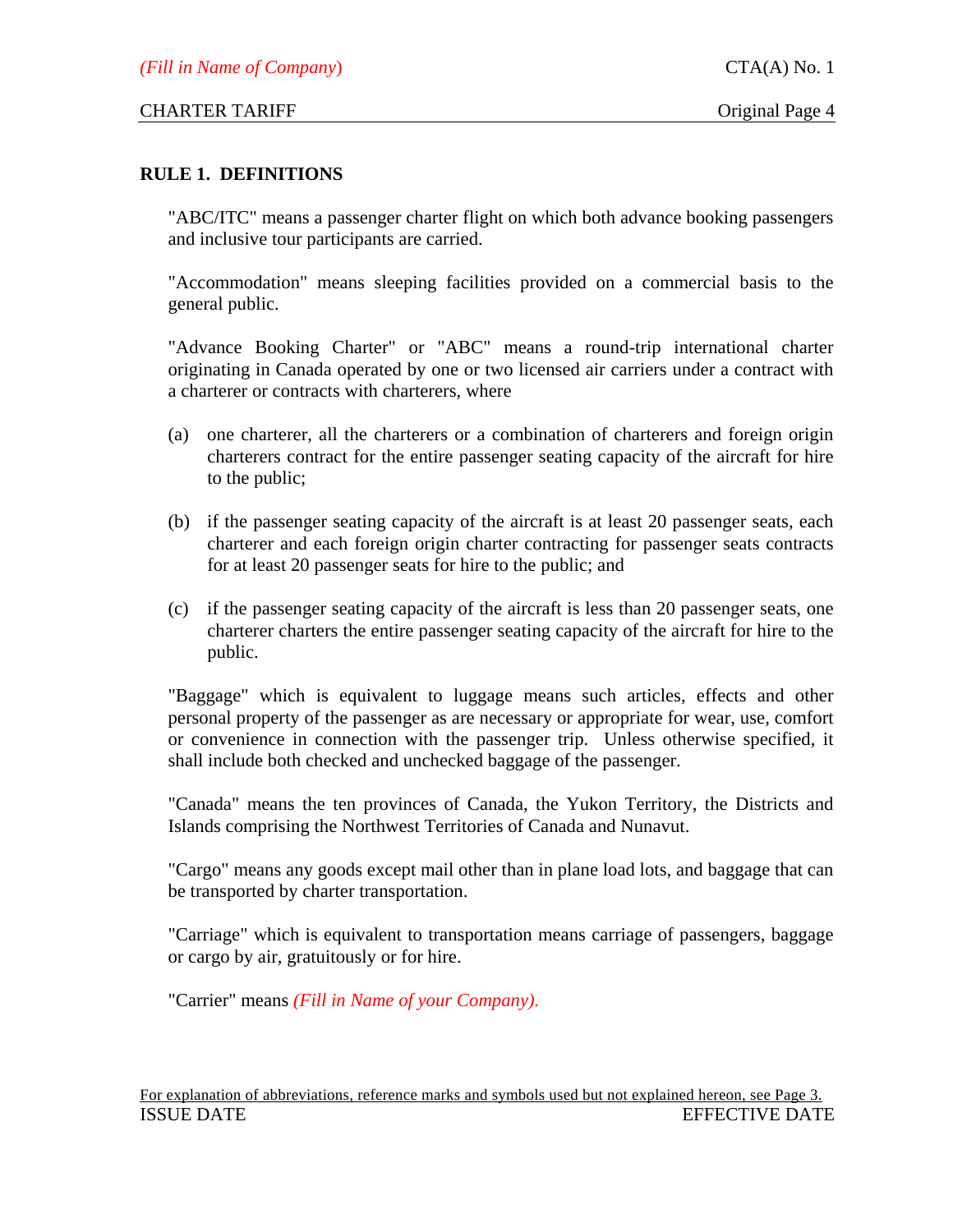"Charter Flight" means the movement of an aircraft transporting the charterer's passengers, baggage or goods from the point of take off to the first point of landing thereafter (intermediate technical or fuel stops excepted).

"Charter Contract" means a contract entered into between carrier and the charterer(s) for the provision by the carrier of Charter Commercial Air Services.

"Charterer" means a person, association, partnership, company, corporation or other legal entity which makes with the carrier a charter contract to which this tariff applies.

"Common Purpose Charter" or "CPC" means a return passenger charter originating in Canada where one or more charterers contract for the entire passenger seating capacity of an aircraft in order to provide air transportation at a price per seat:

- (a) to and from a CPC event, or
- (b) in connection with a CPC educational program.

"Complete Capacity" means the whole of the traffic payload carrying capacity of an aircraft.

"CPC Educational Program" means a program for educational purposes organized for the exclusive benefit of full-time elementary or secondary school students, or both.

"CPC Event" means a presentation, performance, exhibition, competition, gathering or activity that

- (a) is of apparent and considerable significance unrelated to the general interest inherent in travel, and
- (b) is not being created or organized for the primary purpose of generating charter air traffic.

"Destination" means the point to which the passengers or goods to be transported on a charter flight are bound.

"Entity Charter" means a charter in which

 (a) the cost of transportation of passengers or goods is paid by one person, company or organization without any contribution, direct or indirect, from any other person, and

For explanation of abbreviations, reference marks and symbols used but not explained hereon, see Page 3. **ISSUE DATE** EXECUTE A REPORT OF THE EFFECTIVE DATE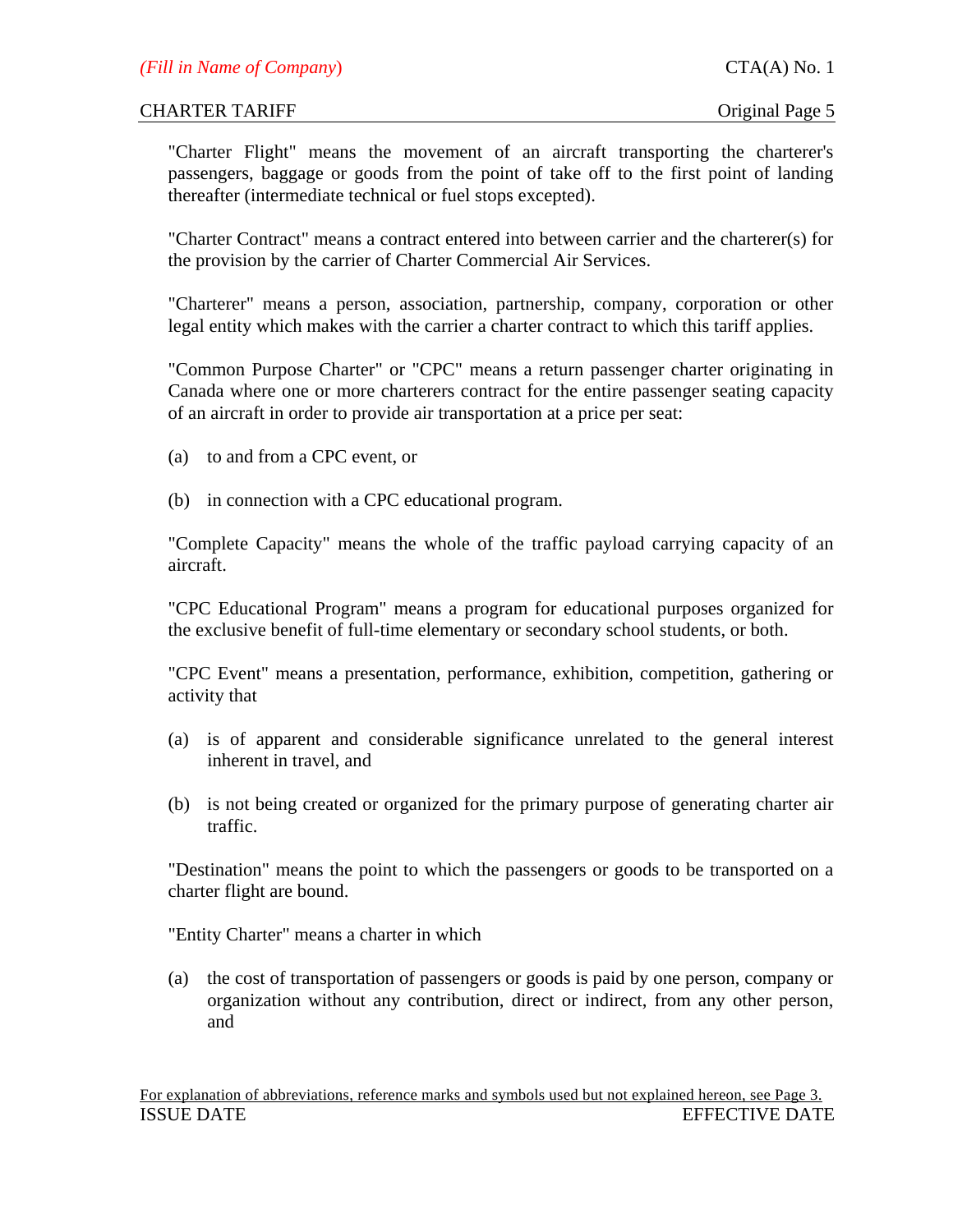(b) no charge or other financial obligation is imposed on any passenger as a condition of carriage or otherwise in connection with the trip.

"Ferry Flight" means the movement of an aircraft without the charterer's passengers or goods in order to position the aircraft to perform a charter flight or upon completion of a charter flight to position the aircraft to a point required by the carrier.

"Goods" means anything that can be transported by air, including animals, but excluding mail, other than in plane load lots, and baggage.

"Inclusive Tour" or "Tour" means a round or circle trip performed in whole or in part by air for an inclusive tour price for the period the participants are away from the starting point of the journey.

"Inclusive Tour Charter" or "ITC" means a charter under which an air carrier contracts with one or more tour operators to charter the entire passenger seating capacity of an aircraft, for resale by the tour operator or operators at an inclusive tour price per seat.

"Inclusive Tour Price" includes, for a participant in an inclusive tour, charges made for

- (a) transportation,
- (b) accommodation, and
- (c) where applicable, tour features.

 "Montreal Convention" means the *Convention for the Unification of Certain Rules Relating to International Carriage by Air*, signed at Montreal, May 28, 1999.

"Origin" means the point from which a charter flight commences with the passengers or goods to be transported.

"Passenger" means any person, except members of the crew, carried or to be carried in an aircraft with the consent of the carrier pursuant to a charter contract.

"Price per Seat" means the amount, expressed in Canadian dollars, by the payment of which round-trip air transportation may be purchased from a charterer or his agent for a passenger on an ABC or a CPC.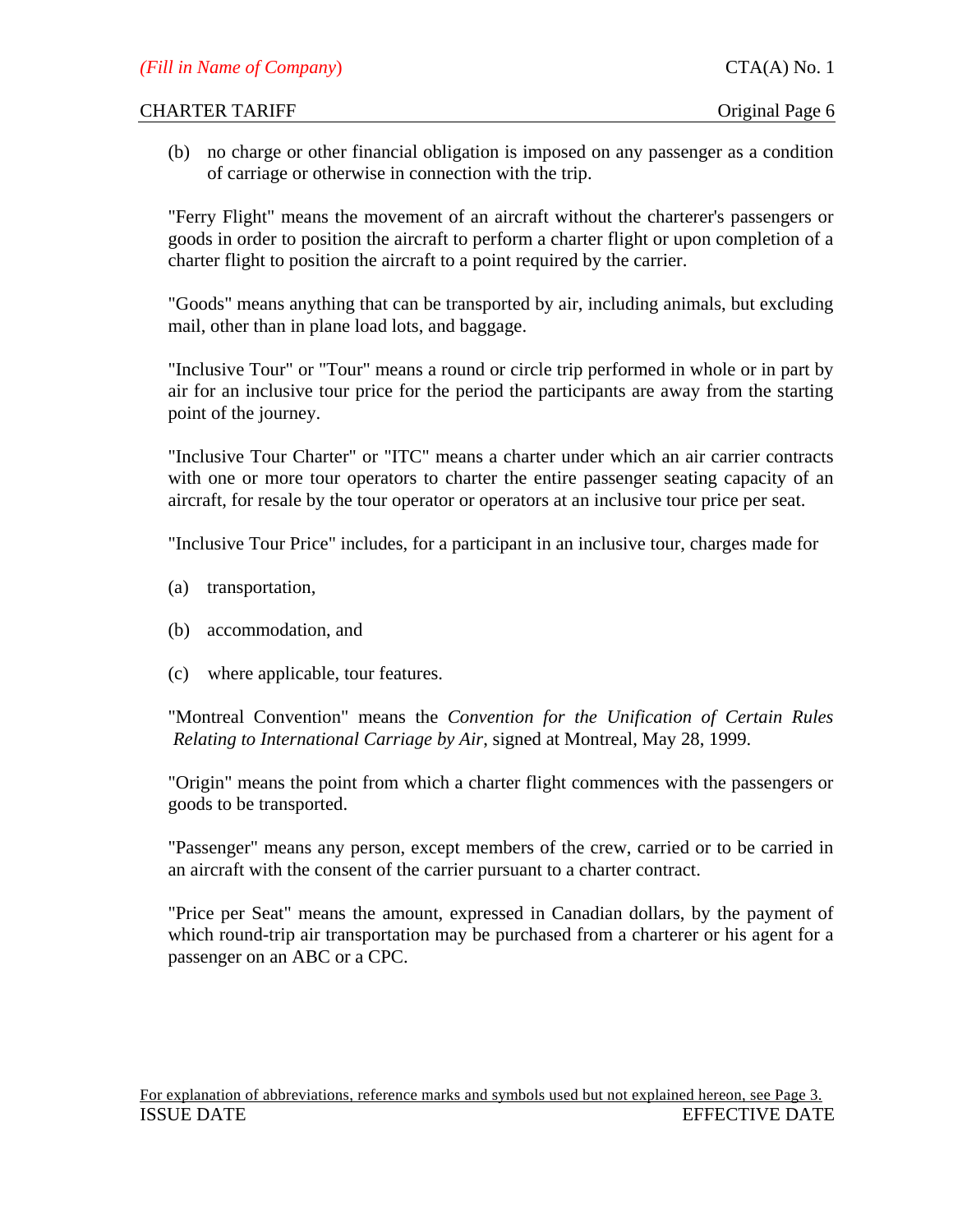"Route" means the one-way total mileage from the point of origin to the point of outbound destination via any point of layover or stopover, or the total one-way mileage from the point of outbound destination to the point of origin via any point of layover or stopover.

"SDR" means Special Drawing Rights issued by the International Monetary Fund.

"Tour Features" means all goods, services, facilities and benefits, other than accommodation and transportation, that are included in an ITC program at the inclusive tour price or made available to tour participants as optional extras at an additional charge.

"Tour Operator" means a charterer with whom an air carrier has contracted to charter an aircraft in whole or in part for the purpose of operating an inclusive tour.

"Transportation", in respect of an inclusive tour, means the transport of the tour participants and their personal baggage by air or other modes between

- (a) all points in the tour itinerary, and
- (b) airports or surface terminals and the location where accommodation is provided in the tour itinerary other than the point of origin.

"Warsaw Convention" means the *Convention for the Unification of Certain Rules Relating to International Carriage by Air*, signed at Warsaw, October 12, 1929, as amended, but not including the Montreal Convention as defined above.

*"Country" (please insert the definition of the country where the carrier is operating).* 

# **RULE 2. APPLICATION OF TARIFF**

- (a) This tariff is applicable to the transportation of passengers and their baggage or goods in charter service on aircraft operated by the carrier.
- (c) Charter service will be furnished under the terms of this tariff only after an appropriate written charter agreement, in the form prescribed by the carrier, is executed by the charterer and the carrier.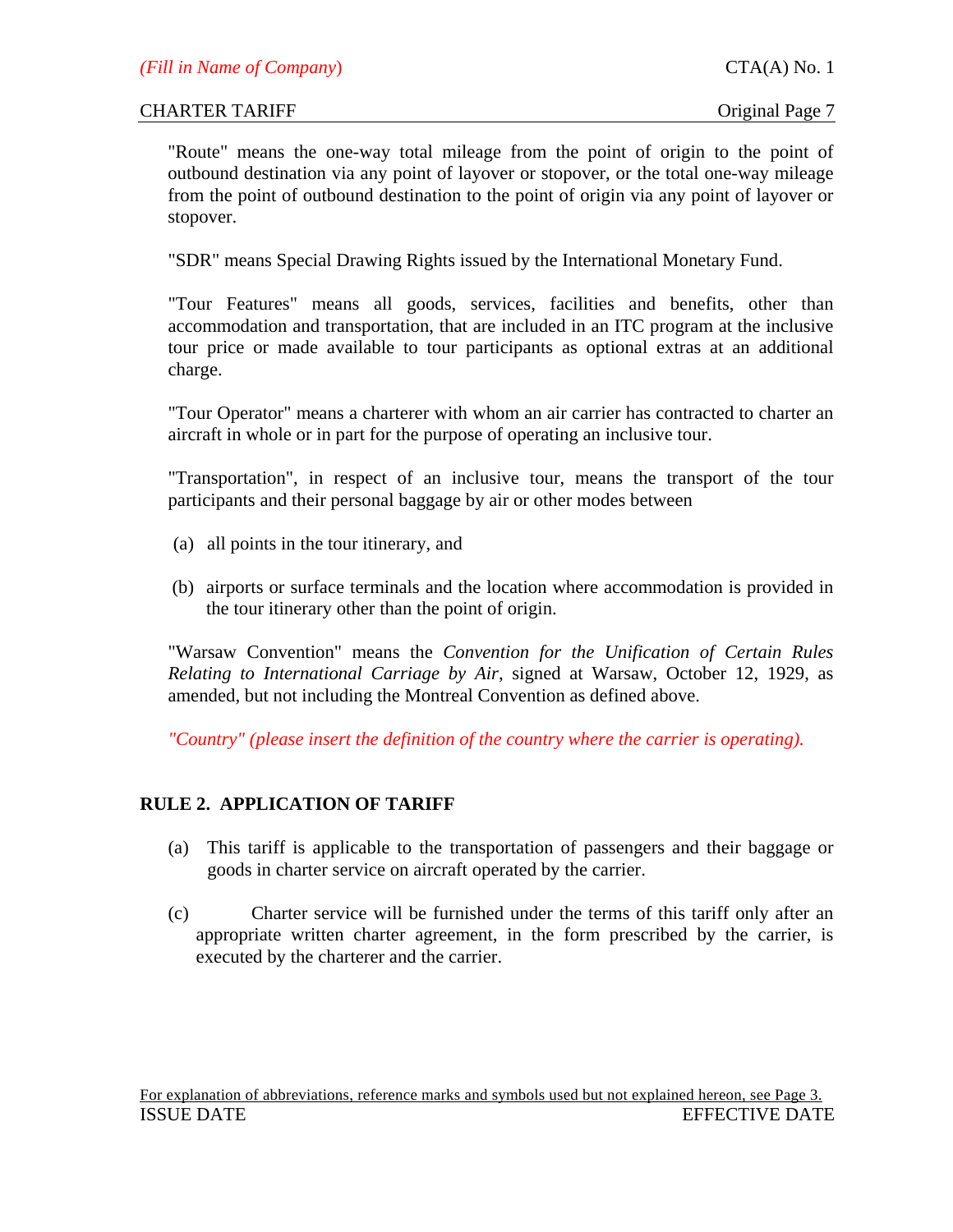- (c) Charter transportation originating in Canada shall be subject to the rules, rates and charges published or referred to in this tariff in effect, by virtue of the effective date of each page, on the date of signing of the charter agreement (except that the charter price shall be subject to fuel surcharges in effect on the date the transportation commences from the point of origin of each flight).
- (d) The contents of this tariff form part of the charter contract between the carrier and the charterer and in the event of any conflict between this tariff and the charter contract this tariff shall prevail unless departure from the tariff has been authorized by the CTA(A).
- (e) Notwithstanding Rule 2(c), when the charterer and the carrier agree to amend a contract for a series of flights within the original period of the contract, the tariff in effect at the time of signing of the original contract shall apply.
- (f) Any airport or air transportation tax imposed by any government authority is not included in the charter rates and charges published herein.

# **RULE 3. CURRENCY**

Rates and charges are published in the lawful currency of Canada. Where payment for Canadian originating charters is made in any currency other than Canadian, the resulting charges shall be the equivalent of the Canadian dollar amounts published in this tariff on the basis of the local banker's rate of exchange as calculated on the date of signing the charter agreement.

# **RULE 4. CHARTER AND FERRY MILEAGE DETERMINATION**

For the purpose of computing rates and charges herein, the mileage to be used, including both charter and ferry (if any) mileage, will be the shortest mileage covering the actual airport to airport great circle mileage of the agreed charter flight or flights, to be performed in accordance with the agreed flight schedule, as published in the following sources in the order listed below:

- (a) Air Distance Manual, published jointly by International Air Transport Association and International Aeradio Limited;
- (b) IATA Mileage Manual, published by the International Air Transport Association;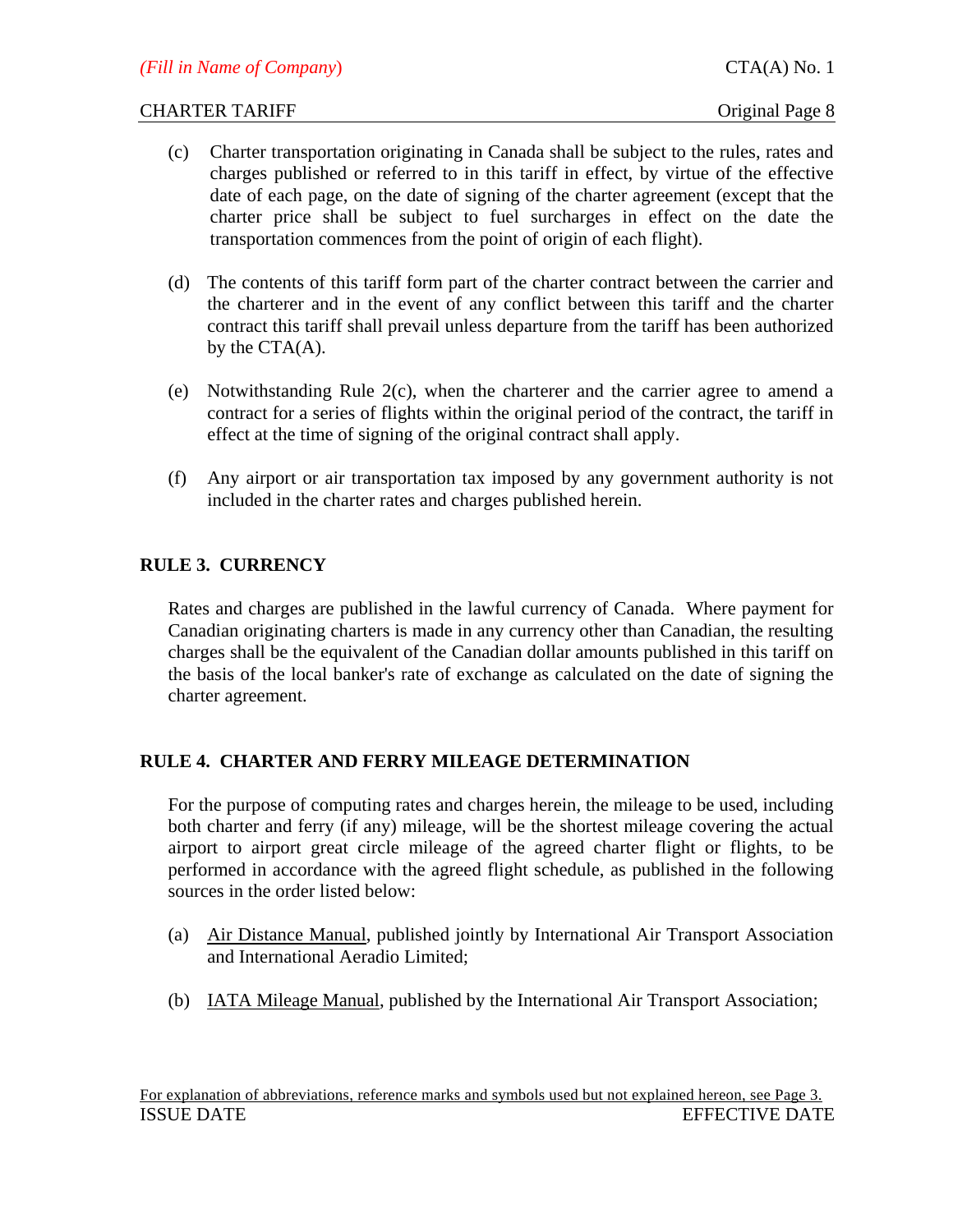(c) And/or combination thereof.

*(Note: You may also insert other mileage sources)*

# **RULE 5. COMPUTATION OF CHARGES**

The total charter price payable by the charterer shall be the sum of the following:

- (a) (Applicable to Entity Charters only)
	- (i) An amount determined by multiplying the distance of the charter flight(s) determined in accordance with Rule 4 herein, times the applicable charter rate per mile shown in the Table of Charges, or, where distances cannot be measured, the hours or fraction thereof of the charter flight(s), times the applicable charter rate per hour shown in the Table of Charges, provided that the charge per charter flight shall not be lower than the minimum charge per charter flight shown in the Table of Charges; plus
	- (ii) An amount obtained by multiplying the distance of the ferry flight(s), if any, determined in accordance with Rule 4 herein times the applicable ferry rate per mile shown in the Table of Charges, or where distances cannot be measured, the hours or fraction thereof of the charter flight(s), times the applicable ferry rate per hour shown in the Table of Charges, provided that the charge per ferry flight shall not be lower than the minimum charge per ferry flight shown in the Table of Charges.
- (b) (Not applicable to Entity Charters)
	- (i) An amount obtained by multiplying the distance of the charter flight(s), determined in accordance with Rule 4 herein, times the applicable charter rate per seat mile shown in the Table of Charges, the result of which is multiplied by the total passenger seating capacity of the chartered aircraft; plus
	- (ii) An amount obtained by multiplying the distance of the ferry flight(s), if any, determined in accordance with Rule 4 herein, times the applicable ferry rate per seat mile shown in the Table of Charges, the result of which is multiplied by the total passenger seating capacity of the chartered aircraft.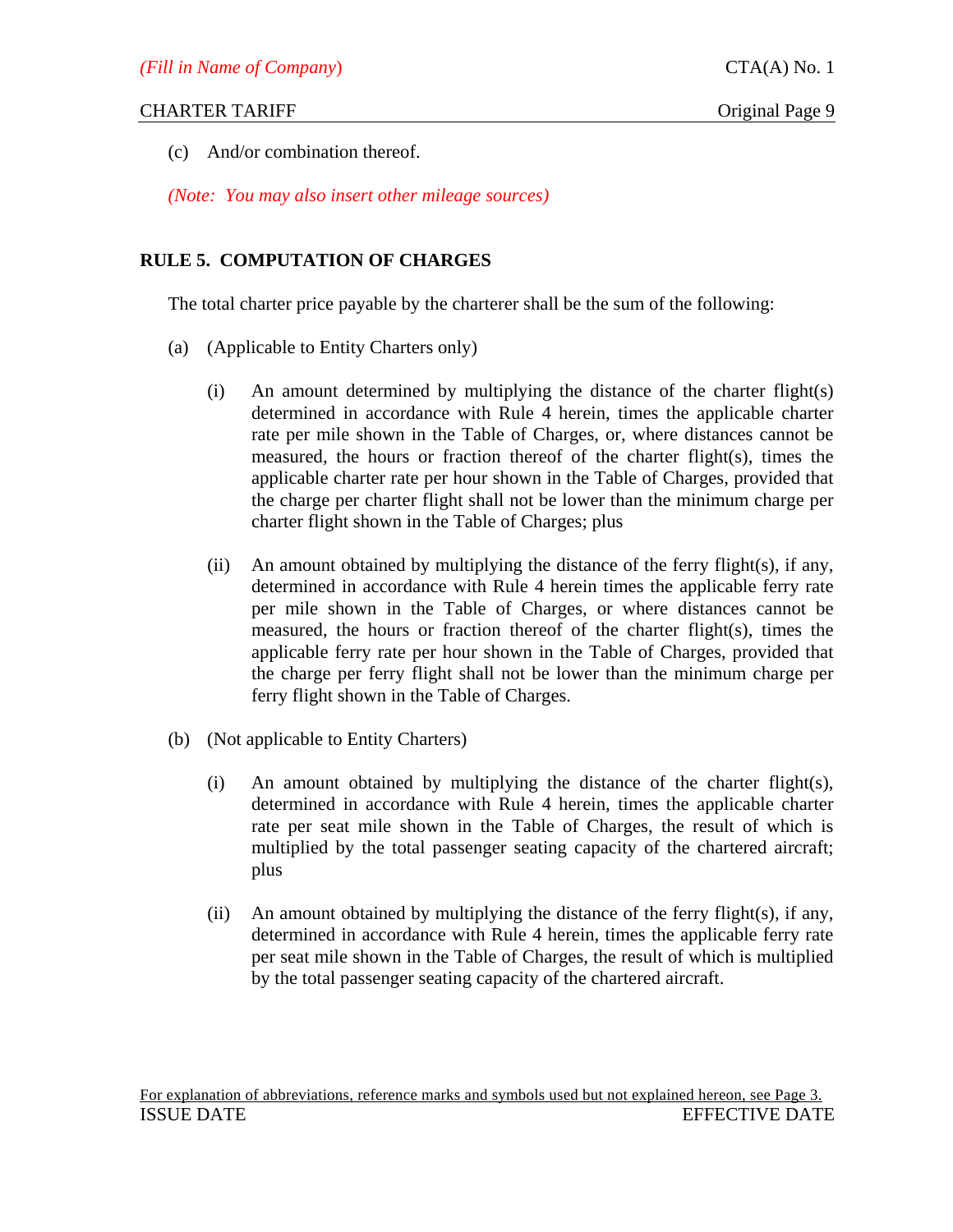(c) *(Choose one of two fuel clauses or omit entirely)* Fuel consumed in the performance of a charter shall be charged to the charterer in the amount by which the cost per litre to the carrier in Canadian currency exceeds *(fill in zero or a specific amount)*.

# *OR*

 Fuel surcharges as set forth in Table C calculated by the same formula as charter and ferry charges according to Rule 5(a) and (b) above.

- (d) Layover charges, if any, as set forth in the Table of Charges will be assessed by the carrier for holding the chartered aircraft at the request of the charterer at any point on the charter route in excess of the free waiting time.
- (e) (Applicable to Entity Charters only) Taxiing charges, if any, for the time required to transport passenger and baggage or goods of a charterer by taxiing from point to point on a supporting surface calculated by multiplying the time required by the charter rate per hour shown in the Table of Charges.
- (f) Valuation charges, if any, in accordance with Rule 10.
- (g) All charges or expenses incurred by the carrier to cover the cost of accommodation, meals and ground transportation for crew whenever the nature of the charter requires said crew to live away from the place at which they are normally based for a period in excess of *(fill in)* hours.
- (h) The actual cost of all passenger and/or goods handling charges incurred by the carrier at airports other than the carrier's base.
- (i) The actual cost of any special or accessorial services performed or provided at the request of the charterer.
- (j) Any cost or expense for Customs and Immigration services incurred by the carrier in the performance of the charter contract.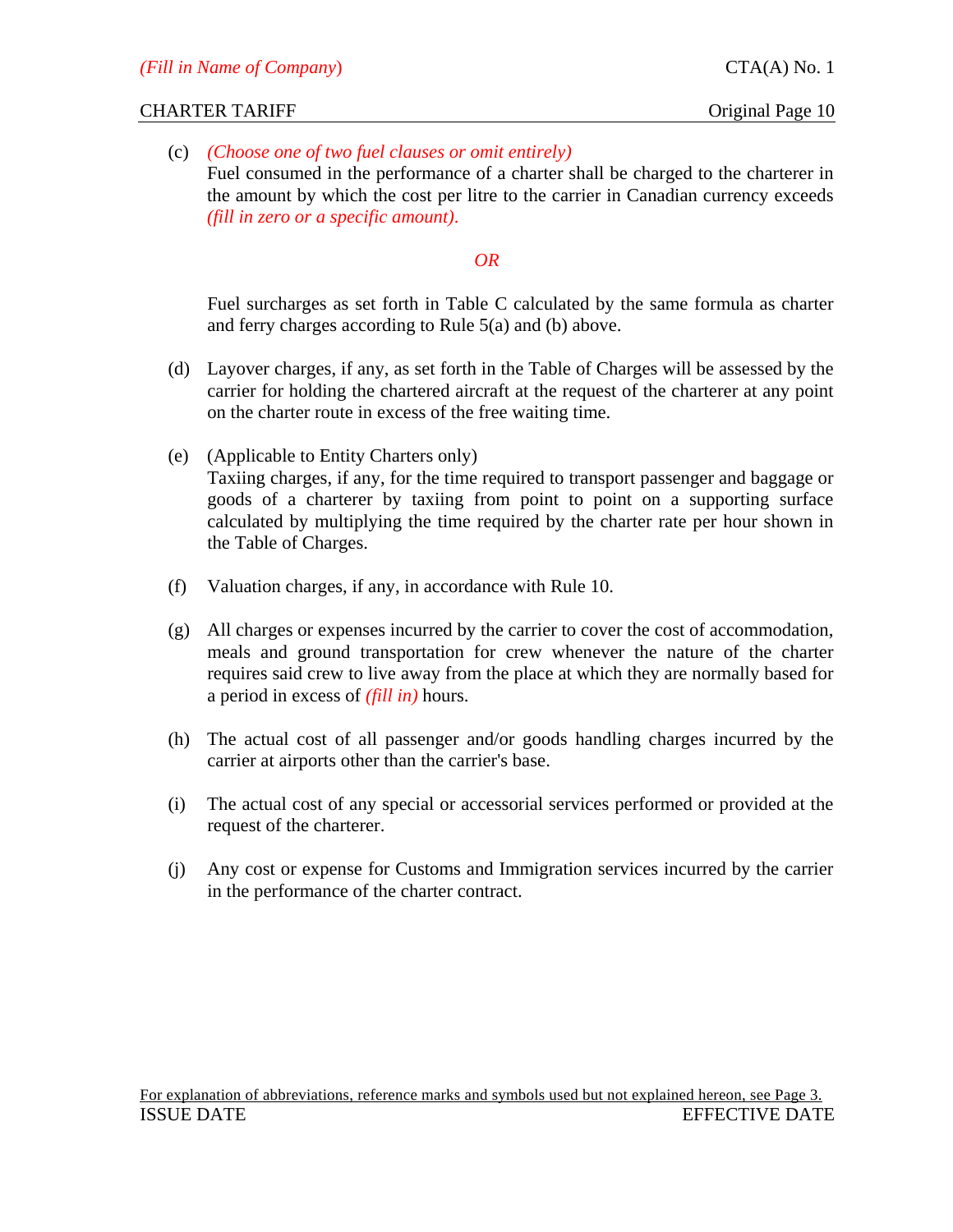# **RULE 6. CONDITIONS OF CARRIAGE**

(a) Space and weight limitations

Passengers and baggage or goods will be carried within space and weight limitations of aircraft.

(b) Medical clearance

The carrier reserves the right to require a medical clearance from the Company Medical Authorities if travel involves any unusual risk or hazard to the passenger or to other persons (including, in cases of pregnant passengers, unborn children).

(c) Transportation of a person with a disability

*(The following note is for information purposes only, please delete.)* 

*Note to carrier: To avoid undue obstacles, carriers are encouraged to dialogue with individuals with disabilities concerning their needs. Upon receipt of a complaint, the Agency has the authority to review an individual situation to determine whether or not an undue obstacle to the mobility of persons with disabilities existed, and to order corrective action as may be required.* 

*(Please use only suggested provisions for appropriate size of aircraft, BUT NOT BOTH.)*

# *Provision for aircraft WITH LESS THAN 30 PASSENGER SEATS*

*\_\_\_\_\_\_\_\_\_\_\_\_\_\_\_\_\_\_\_\_\_\_\_\_\_\_\_\_\_* 

The carrier will make its best effort to accommodate passengers with disabilities including their attendants, service animals or other mobility aids on the flight; however, certain mobility aids, for example rigid frame wheelchairs or electric wheelchairs, may not be able to be accommodated due to space and/or design limitations of the aircraft.

> *OR*  \_\_\_\_\_\_\_\_\_\_\_\_\_\_\_\_\_\_\_\_\_\_\_\_\_\_\_\_\_

> \_\_\_\_\_\_\_\_\_\_\_\_\_\_\_\_\_\_\_\_\_\_\_\_\_\_\_\_\_

For explanation of abbreviations, reference marks and symbols used but not explained hereon, see Page 3. ISSUE DATE EFFECTIVE DATE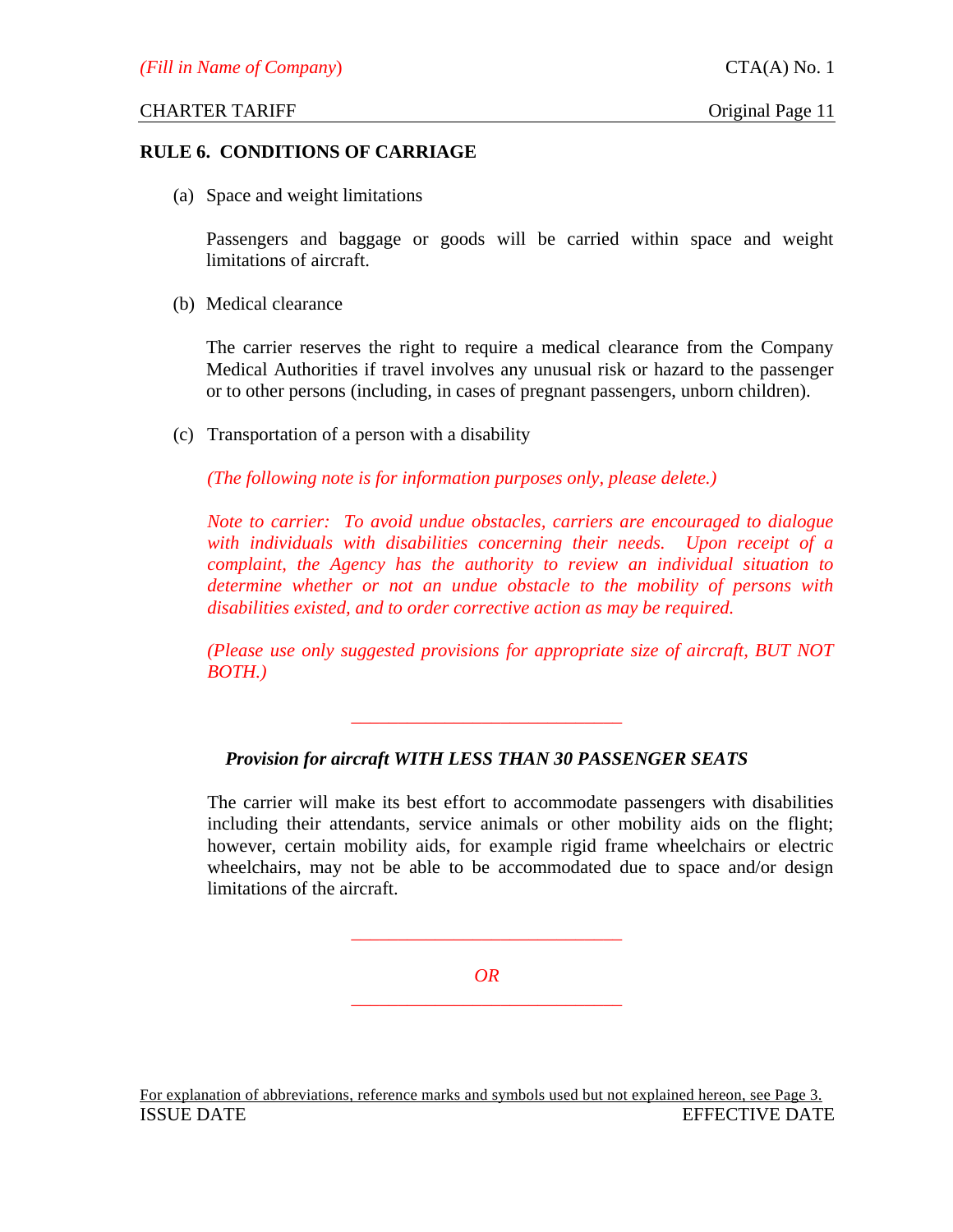# *Provisions for aircraft WITH 30 OR MORE PASSENGER SEATS*

(*While provisions of Part VII of the Air Transportation Regulations are not mandatory for carriers operating international services, it is recommended that carriers reflect and adhere to its requirements.)*

(i) Definitions

NOTE: The definition of "Ambulatory" and "Non-Ambulatory" are taken from Transport Canada's Guideline, *Commercial Air Services (Carriage of Non-ambulatory Passengers on Large Turbo-jet Aeroplanes)*.

"Ambulatory" means a person who is able to move about within an aircraft unassisted.

"Non-Ambulatory" means a person who is not able to move about within the aircraft unassisted.

"Non-self-reliant" means a person who is not self-reliant.

"Self-reliant**" –** Except for needs and assistance related to safety, "selfreliant" means a person who is independent, self-sufficient and capable of taking care of all personal needs during flight, and does not require assistance of a personal nature, such as assistance with eating, using the washroom facilities or administering medication, or assistance from the carrier beyond the range of services that are normally offered by the carrier.

"Service animal" means an animal that is required by a person with a disability for assistance and is certified, in writing, as having been trained to assist a person with a disability by a professional service animal institution and which is properly harnessed in accordance with standards established by a professional service animal institution.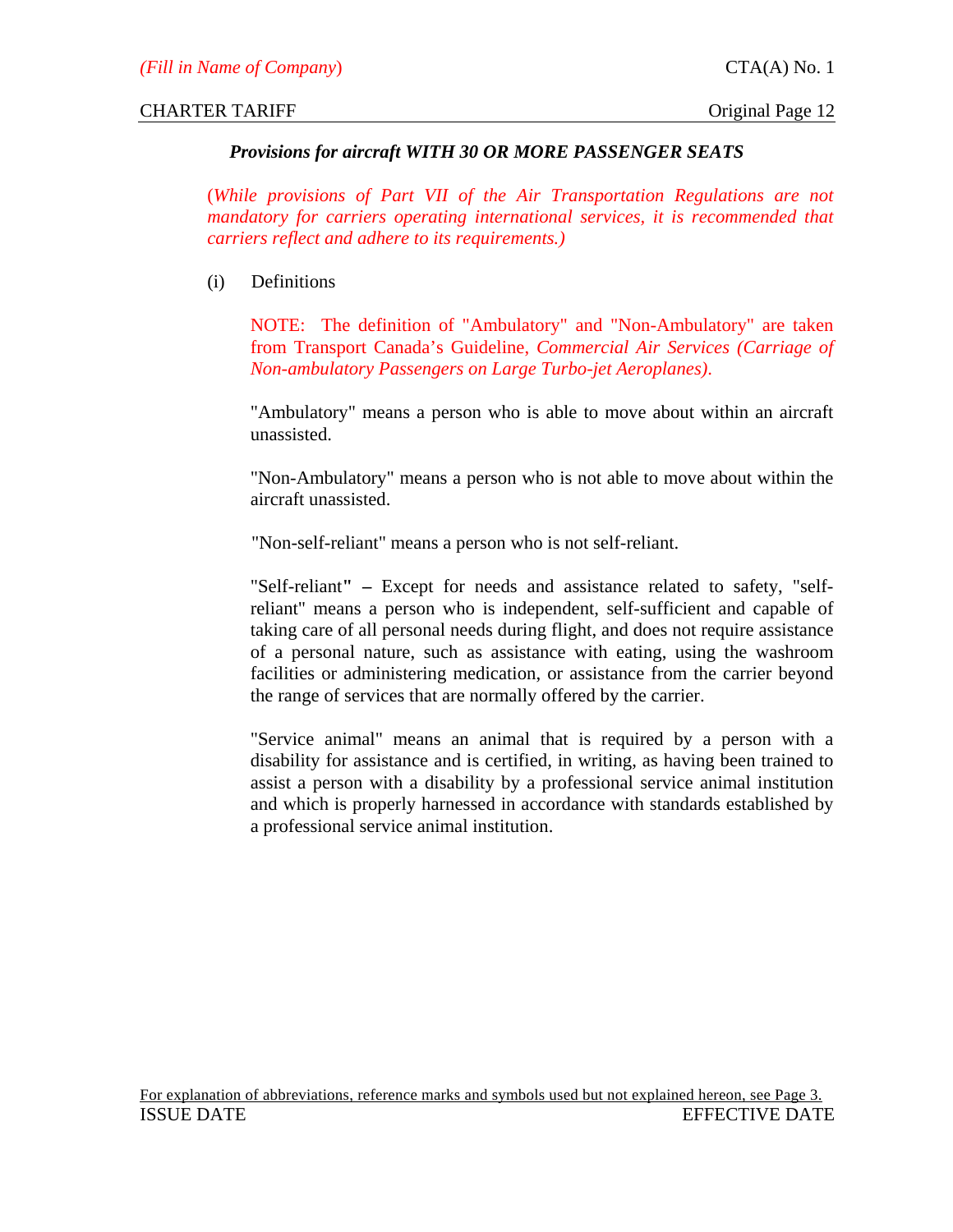(ii) (A) Acceptance of declaration of self-reliance

Except for safety-related matters governed by Transport Canada, the carrier will accept the determination made by or on behalf of a person with a disability as to self-reliance. Once advised that he or she is self-reliant, the carrier shall not refuse such passenger transportation on the basis that there is a lack of a personal attendant or based on the assumption that the passenger may require additional attention from airline employees to assist with the passenger's needs such as assistance with eating, using the washroom facilities or administering medication which are beyond the range of services that are normally offered by the carrier.

(B) Acceptance of a person with a disability

Persons with a disability will be accepted for transportation as outlined below:

| <b>Disability</b>               | <b>Personal Attendant</b><br><b>Required</b> |
|---------------------------------|----------------------------------------------|
| <b>Blind</b>                    | N <sub>0</sub>                               |
| Deaf                            | N <sub>0</sub>                               |
| Blind and Deaf/Self-reliant     | N <sub>0</sub>                               |
| Blind and Deaf/Non-self-reliant | Yes                                          |
| Intellectual/Self-reliant       | N <sub>0</sub>                               |
| Intellectual/Non-self-reliant   | Yes                                          |
| Ambulatory/Self-reliant         | N <sub>0</sub>                               |
| Ambulatory/Non-self-reliant     | Yes                                          |
| Non-ambulatory/Self-reliant     | $No (*)$                                     |
| Non-ambulatory/Non-self-reliant | Yes                                          |

(\*) Except in cases where the number of such passengers travelling on a given flight exceeds the Civil Aeronautics Directorate Transport Canada's Guideline, Commercial Air Services (Carriage of Nonambulatory Passengers on Large Turbo-jet Aeroplanes). Carriers are advised to refer to the current guideline for further information.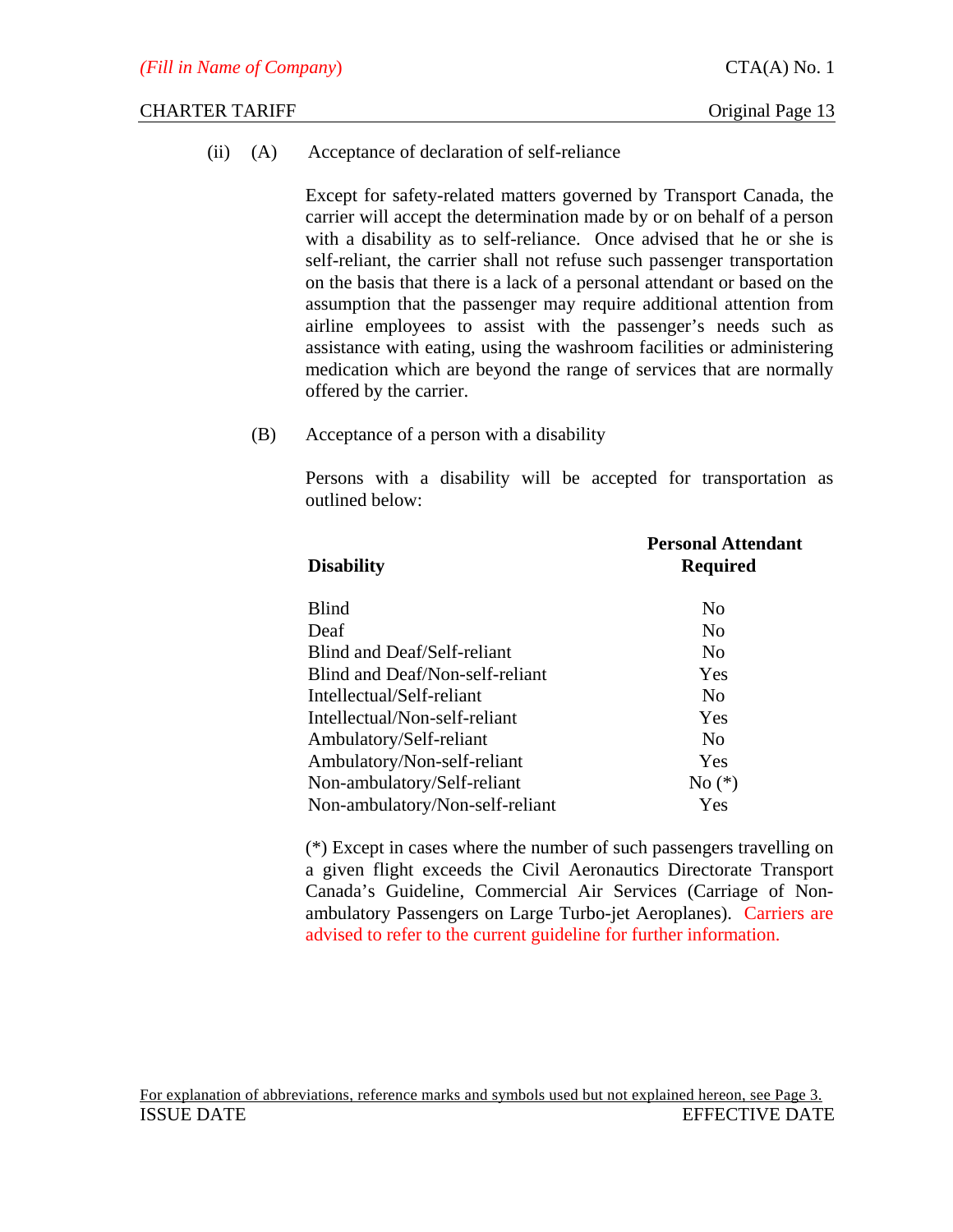- (C) The carrier will refuse to transport, or will remove at any point, any passenger whose actions or inactions prove to the carrier that his/her mental or physical condition is such as to render him/her incapable of caring for himself/herself without assistance, unless he/she is accompanied by an attendant who will be responsible for caring for him/her en route and, with the care of such an attendant, he/she will not require attention or assistance from employees of the carrier beyond the services normally provided by the carrier. - See Rule 6 (c) (ix) Guidelines on Services to be Provided to Persons with Disabilities.
- (iii) Passengers with a disability will not be permitted to occupy seats in designated emergency exit rows, in over-wing emergency exit rows, where the ventral stair may have to be used as an emergency exit, or on the upper deck of the aircraft or, otherwise in accordance with Transport Canada's safety rules and regulations.
- (iv) Reservations should be made at least 48 hours in advance of travel, advising the carrier as to the nature of the disability and assistance required, so that arrangements can be made. The carrier will make a reasonable effort to accommodate passengers who fail to make reservations 48 hours in advance.
- (v) In addition to the regular free baggage allowance, the carrier will accept the following items as priority checked baggage without charge:
	- (1) an electric wheelchair, a scooter or a manually operated rigid-frame wheelchair;
	- (2) a manually operated folding wheelchair;
	- (3) a walker, a cane, crutches or braces;
	- (4) any device that assists the person to communicate better; and
	- (5) any prosthesis or medical device.
- (vi) The assembling and disassembling of mobility aids is provided by the carrier without charge.
- (vii) The carrier will accept for transportation, without charge, a service animal required to assist a person with a disability provided that the animal is properly harnessed and certified as having been trained by a professional service animal institution, to accompany the person on board the aircraft and to remain on the floor at the person's passenger seat.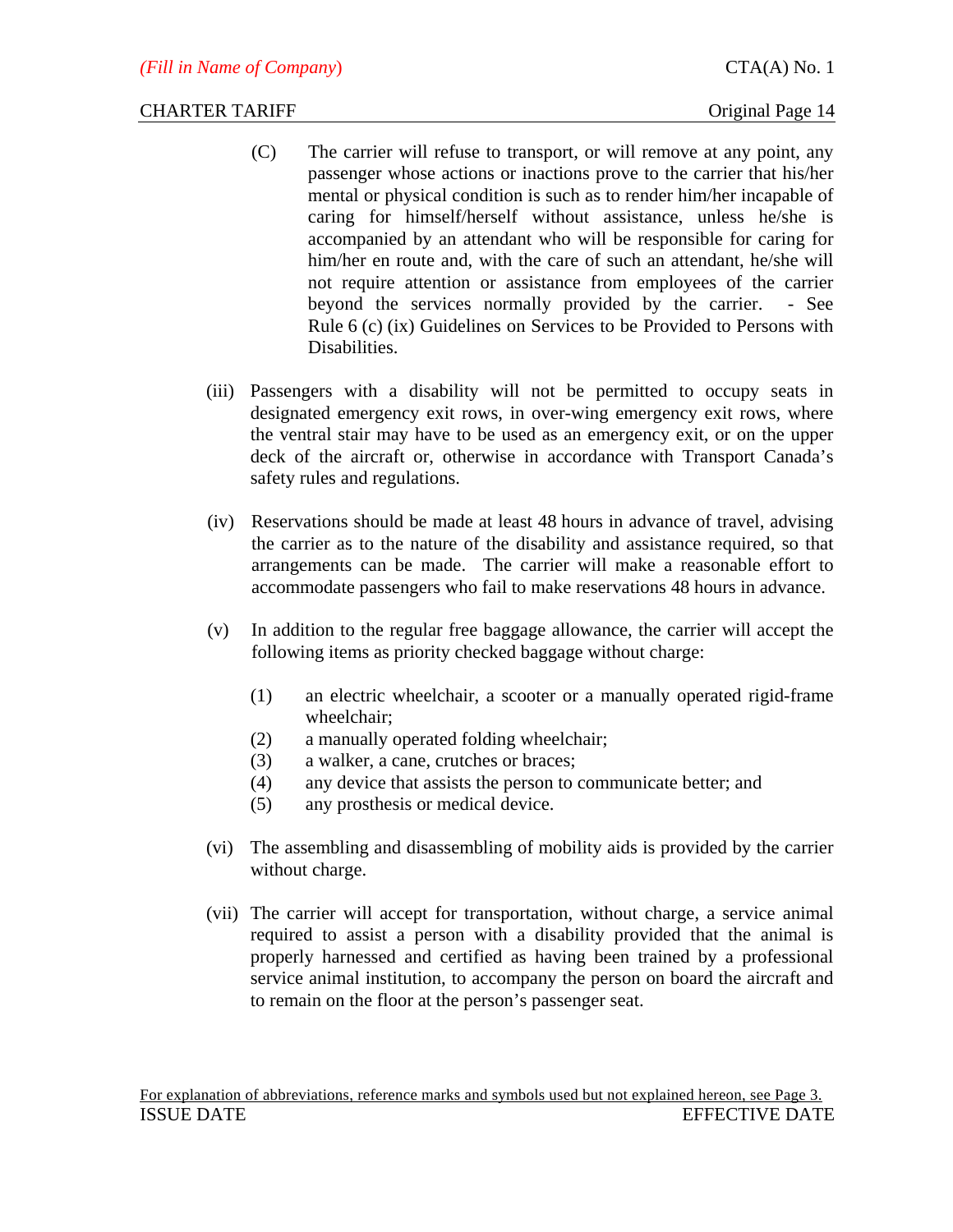- (viii) If a mobility aid is damaged or lost, the carrier will immediately provide a suitable temporary replacement without charge. If a damaged aid can be repaired, the carrier will arrange, at its expense, for the prompt and adequate repair of the aid and return it to the passenger as soon as possible. If a damaged aid cannot be repaired or is lost and cannot be located within 96 hours after the passenger's arrival, the carrier will, at its discretion, replace it with an identical aid satisfactory to the passenger, or reimburse the passenger for the replacement cost of the aid.
- (ix) Guidelines on Services to be Provided to Persons with Disabilities

Recommended Practice: Air carriers are encouraged to incorporate the following material which is based on International Civil Aviation Organization (*ICAO) Circular 274-AT-114 (Access to Air Transport by Persons with Disabilities)*:

The carrier will ensure that services are provided to persons with disabilities when a request for such services is made at least 48 hours prior to departure, and will make reasonable efforts to accommodate requests not made within this time limit. Services to be provided upon request will include:

- assisting with registration at the check-in counter;
- assisting in proceeding to the boarding area;
- assisting in boarding and deplaning;
- assisting in stowing and retrieving baggage;
- assisting in moving to and from an aircraft lavatory;
- assisting in proceeding to the general public area or, in some cases, to a representative of another carrier;
- transferring a person between the person's own mobility aid and a mobility aid provided by the carrier;
- transferring a person between a mobility aid and the person's passenger seat;
- providing limited assistance with meals and inquiring periodically during a flight about a person's needs; and
- briefing individual passengers with disabilities and their escorts on emergency procedures and the layout of the cabin.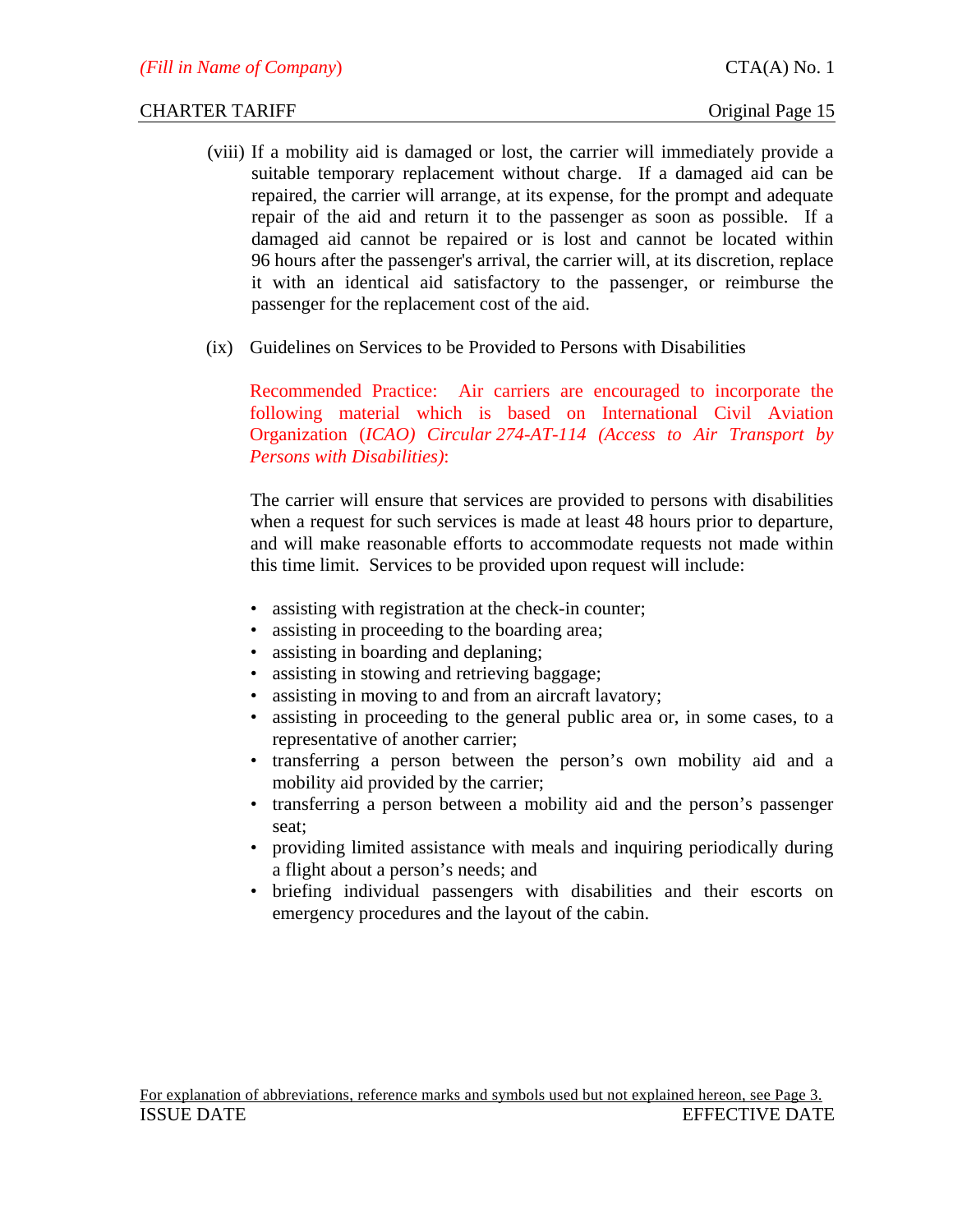# **Acceptance of Mobility Aids**

The carrier will permit the person who uses a manually operated wheelchair to remain in the wheelchair:

- (1) until the person reaches the boarding gate;
- (2) where facilities permit, while the person is moving between the terminal and the door of the aircraft;
- (3) where space and facilities permit, while the person is moving between the terminal and the passenger seat.

Where space permits, the carrier will, without charge, permit the person to store a manually operated folding wheelchair and small aids in the passenger cabin during the flight.

Mobility aids will be the last items to be stowed in the aircraft hold and the first items to be removed.

# **Boarding and Deplaning**

Persons with disabilities needing assistance will be boarded separately (normally prior to all other passengers) and disembarked separately (normally after all other passengers). If requested, the carrier and airport authorities will make arrangements for assisting persons with disabilities with outbound/inbound governmental clearance and with baggage delivery.

# **Communication of Information**

The carrier will ensure that instructions relating to special handling requests from persons with disabilities are passed on to the cabin crew along with other special instructions. A list of the services that the operator had undertaken to provide at the time of reservation will also be transmitted to the personnel assisting such persons.

Announcements to passengers concerning stops, delays, schedule changes, connections, onboard services and claiming of baggage will be made both visually and verbally to persons with disabilities who request such a service.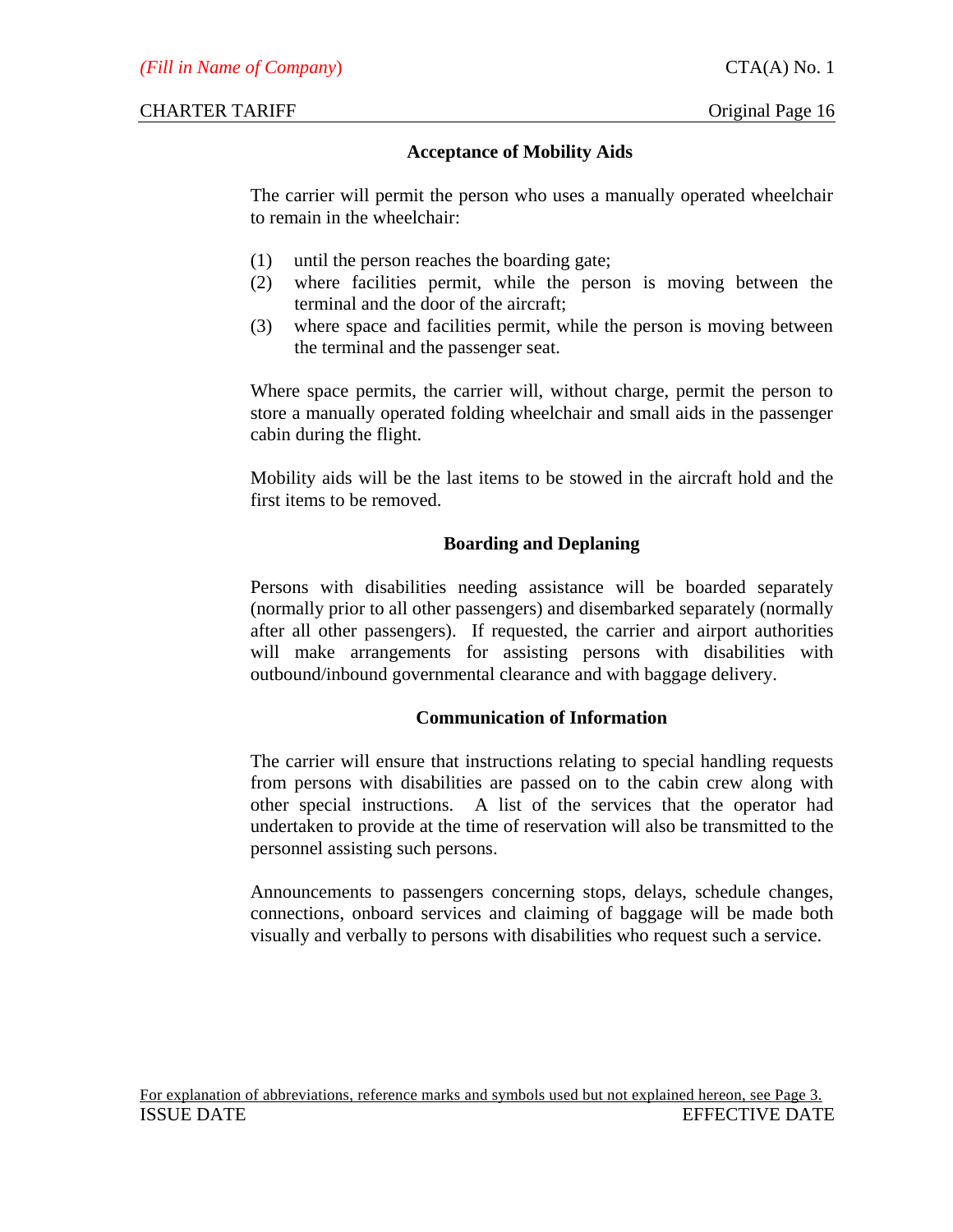# **Inquire Periodically**

When persons in wheelchairs who are not independently mobile are waiting to board an aircraft, the carrier and airport or ground handling staff will inquire periodically about their needs.

# **Seating Assignment**

When a person identifies the nature of his or her disability, the carrier will inform the passenger of the available seats that are most accessible and then establish with that passenger an appropriate seat assignment.

The carrier will provide appropriate seating for persons with disabilities. However, such seating must not be in an emergency exit row, which is defined as a row that provides direct access to an exit without going into an aisle.

Persons with disabilities and their attendants will, if they so request, be seated together or in other seating arrangements of their choice.

# **Written Confirmation**

Whenever possible, the carrier will indicate in the record of a person's reservation any services that the carrier will provide to that person, and will also supply a written confirmation of such services.

\_\_\_\_\_\_\_\_\_\_\_\_\_\_\_\_\_\_\_\_\_\_\_\_\_\_

# (d) Refusal to transport\*

The carrier will refuse passage to any person when:

- (i) Such action is necessary for reasons of safety;
- (ii) Such action is necessary to prevent violation of any applicable law, regulation or order of any country or possession to be flown from, to, or over.

\* If it concerns the transportation of a person with a disability, see Rule 6 (c) (ii) (A) Acceptance of declaration of self-reliance. *(This paragraph is required only if services are applicable to aircrafts WITH 30 OR MORE PASSENGER SEATS.)*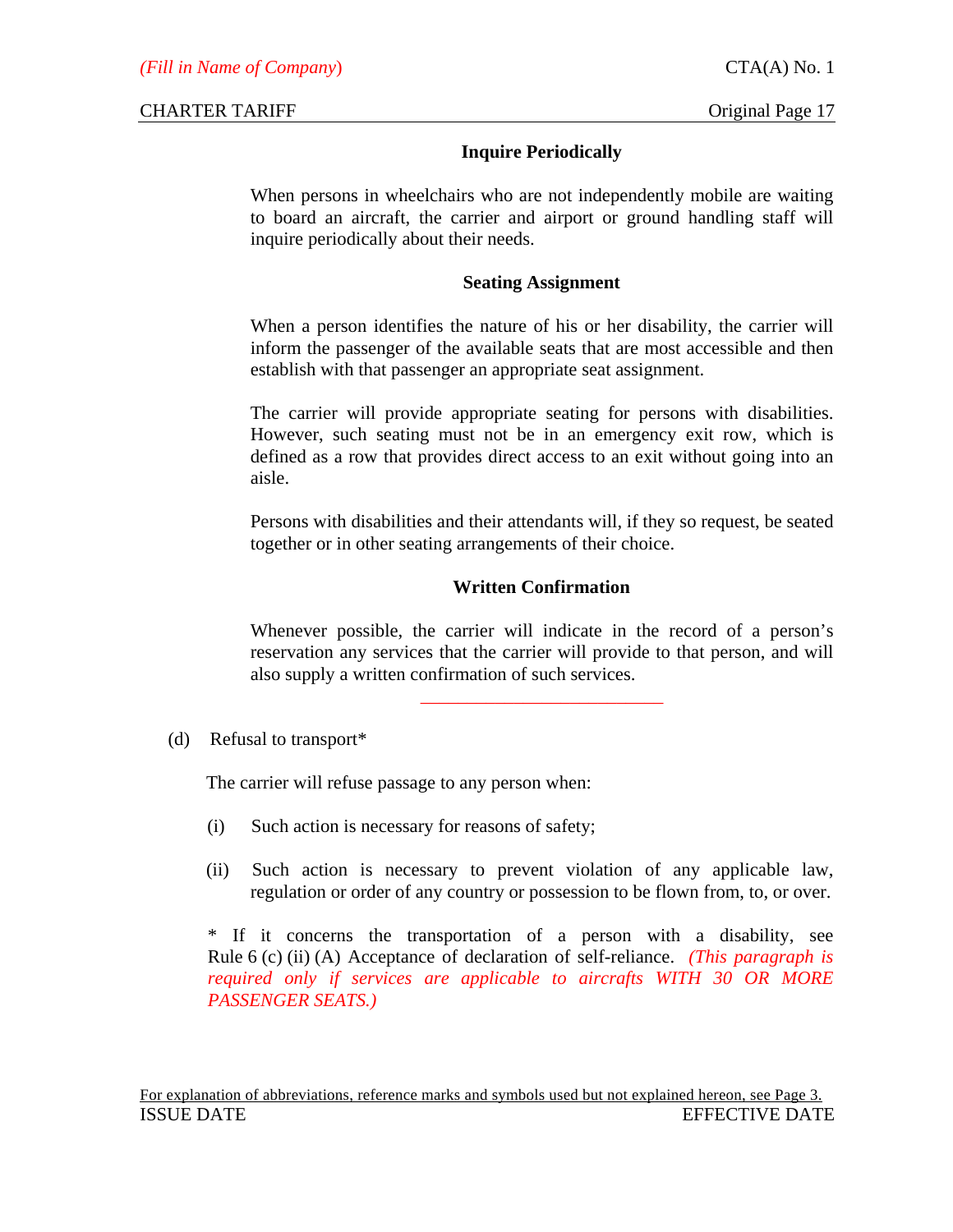(e) Exemption from liability

Subject to the limits of liability contained in this tariff the carrier will be exempted from liability due to any failure to perform any of its obligations under the carrier's charter agreement arising from:

- (i) Labour disputes or strikes, whether of the carrier's employees or of others upon whom the carrier relies for the fulfilment of the charter agreement, and;
- (ii) "Force Majeure", or any other causes not attributable to the willful misconduct of the carrier including accidents to, or failure of aircraft or any part thereof, of any machinery or apparatus used in connection therewith. Refusal of any Government or public body on whatsoever ground to grant the carrier any clearance, licence, right or other permission necessary to the performance of the carrier's charter agreement is deemed to be included in the term "Force Majeure". Provided, always, that in the event of such failure, the carrier will use its best efforts to fulfil its obligations including the provision of alternate means of transport.
- (f) Capacity limitations

The charterer will be charged for the complete capacity of the aircraft, regardless of the space to be utilized.

 Any space not utilized by the charterer may, with the written concurrence of the charterer, be used by the carrier for the transportation of the carrier's own personnel or cargo or for employees of another air carrier travelling pursuant to a pass interchange agreement.

(g) Schedules/delays

The carrier shall use its best efforts to carry the passengers and baggage with reasonable dispatch. Times shown in charter contracts, passenger tickets or elsewhere are not guaranteed and form no part of the charter contract. Flight times are subject to change without notice.

- (h) Acceptance of children
	- (i) Children under 12 years of age are accepted for transportation when accompanied on the same flight and in the same compartment by a passenger at least 12 years of age.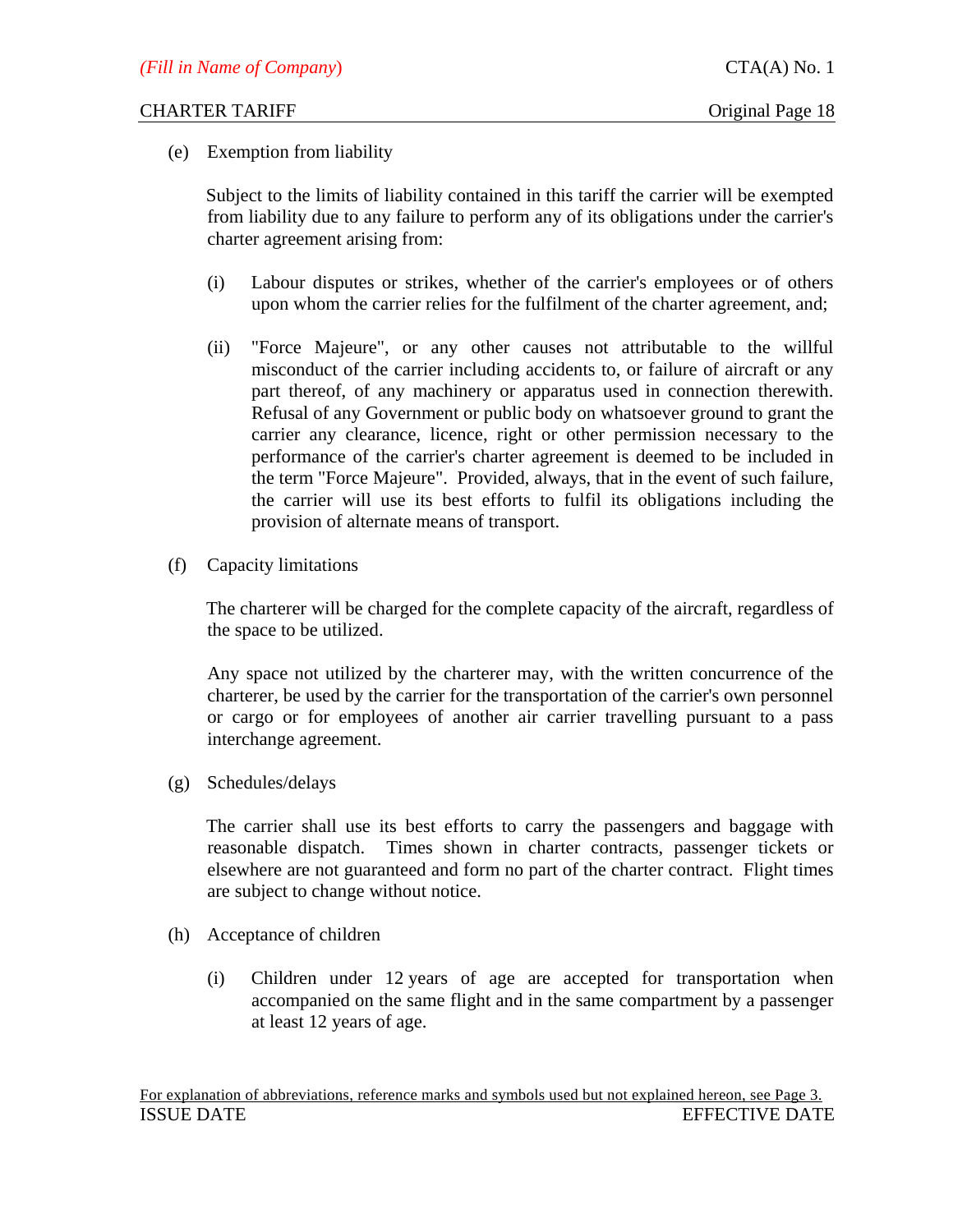- (ii) Ages 8 to 11 inclusive will be carried unaccompanied on flights providing: the child is brought to the airport by a parent or responsible adult; the child has satisfactory evidence establishing his**/**her age on the date of commencement of carriage; the child possesses written information showing the name and address of the responsible adult meeting the child at destination; and prior to releasing custody of an unaccompanied child, the agent will obtain positive identification of the responsible party meeting the child and the signature of the said party.
- (iii) The carrier will not assume any financial or guardianship responsibility for unaccompanied children beyond those applicable to an adult passenger.

# **RULE 7. ACCEPTANCE OF BAGGAGE OR GOODS**

- (a) All baggage or goods presented for transportation is/are subject to inspection by the carrier.
- (b) Articles of baggage or goods will not be carried when such articles are likely to endanger the aircraft, persons or property, are likely to be damaged by air carriage, are unsuitably packed, or the carriage of which would violate the laws, regulations, or orders of countries or possessions to be flown from, into, or over.
- (c) If the weight, size or character renders it unsuitable for carriage on the aircraft, the carrier, prior to departure of the flight, will refuse to carry the charterer's baggage or goods or any part thereof. The following articles will be carried only with prior consent of the carrier:
	- (i) Firearms of any description. Firearms for sport purposes will be carried as baggage provided required entry permits are in the possession of the passenger for the country of destination and provided that such firearms are disassembled or packed in a suitable case. The provisions of this Subparagraph do not apply to Officers of the Law travelling in line of duty and carrying legally prescribed sidearms or other similar weapons.
	- (ii) Explosives, munitions, corrosives and articles which easily ignite.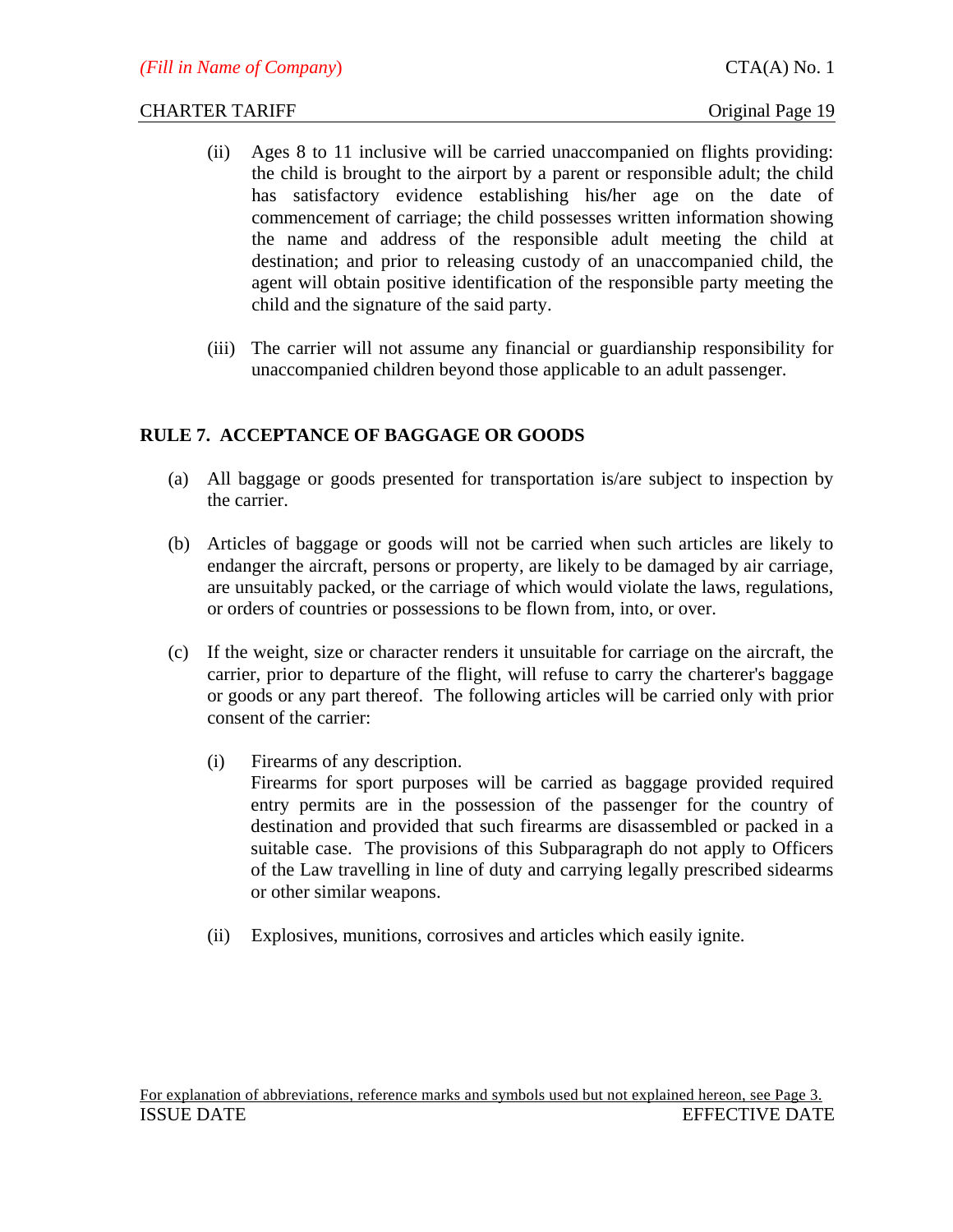- (iii) Pets, dogs, cats, and birds, when properly crated in leakproof containers and accompanied by valid health certificates or other documents where these are required. Such pets and animals will be carried only in the cargo compartments of the airplane. \* Not applicable to service animals.
- (iv) Photo-flash bulbs when appropriately marked and contained in the original package of the manufacturer.

# **RULE 8. REFUNDS**

- (a) Application for refund shall be made to the carrier or its duly authorized Agent.
- (b) If a portion of the agreed transportation has been completed, refund will be the difference between the rates and charges paid and the rates and charges applicable to that portion of the agreed transportation completed, less any applicable cancellation charges, as specified in this tariff.

# **RULE 9. LIMITATION OF LIABILITY - PASSENGERS**

# **For travel governed by the Montreal Convention**

For the purpose of international carriage governed by the Montreal Convention, the liability rules set out in the Montreal Convention are fully incorporated herein and shall supersede and prevail over any provisions of this tariff which may be inconsistent with those rules.

# **For travel governed by the Warsaw Convention**

Carriage hereunder is subject to the rules and limitations relating to liability established by the Warsaw Convention unless such carriage is not "international carriage", as defined by the Warsaw Convention. However, the carrier with respect to all international transportation, as defined in the said Convention, performed by it, agrees that the limit of liability for each passenger for death or wounding or other personal injury shall be limited to proven damages not to exceed the sum of SDR 100,000 exclusive of legal fees and cost.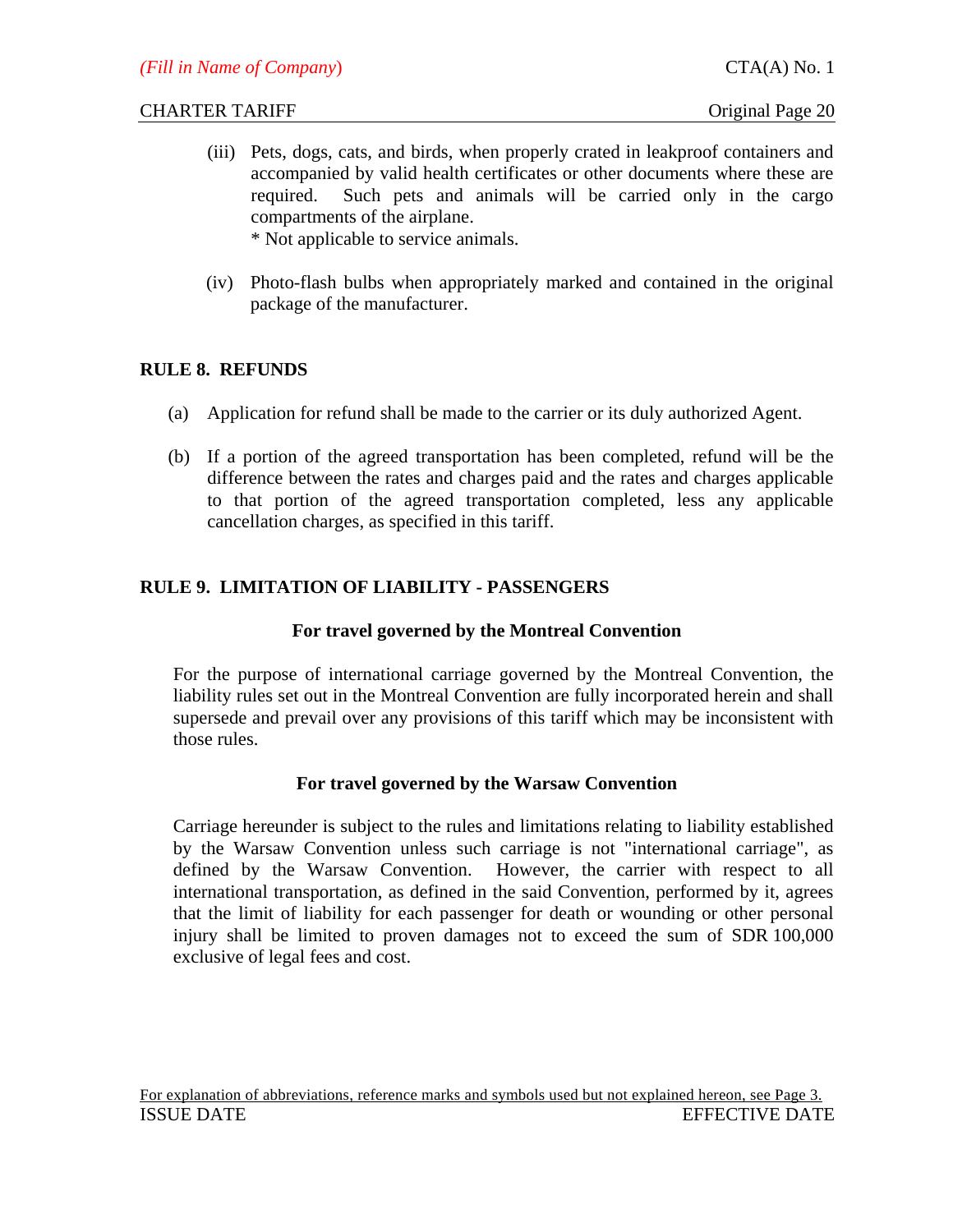# **For travel governed by either the Montreal Convention or the Warsaw Convention**

Nothing herein shall be deemed to affect the rights and liabilities of the carrier with regard to any person who has willfully caused damage which resulted in death, wounding, or other bodily injury of a passenger.

# **RULE 10. LIMITATION OF LIABILITY FOR BAGGAGE OR GOODS AND EXCESS VALUATION CHARGES**

*(Note: If you have a policy with regard to interim expenses, in the case of delayed baggage, details of that policy should also be included in your tariff)*

# **For travel governed by the Montreal Convention**

For the purpose of international carriage governed by the Montreal Convention, the liability rules set out in the Montreal Convention are fully incorporated herein and shall supersede and prevail over any provisions of this tariff which may be inconsistent with those rules.

**NOTE:** Notwithstanding the normal carrier liability, as contained in this Rule, the limit of liability will be waived for claims involving the loss of, damage to, or delay in delivery of mobility aids, when such items have been accepted as checked baggage or otherwise. In the event that a mobility aid is lost or damaged, compensation is to be based on the cost of the repair or replacement value of the mobility aid.

\*See Rule 6 (c) (viii). *(This note is required only if services are applicable to aircrafts WITH 30 OR MORE PASSENGER SEATS.)*

# **For travel governed by the Warsaw Convention**

Carrier liability for the loss of, damage to or delay in the delivery of any personal property, including baggage which are carried as checked baggage and goods, is limited to the sum of 250 francs per kilogram, unless the passenger or charterer, at the time of presenting such baggage or goods for transportation, has declared a higher value and paid an additional charge in accordance with the provisions of this Rule.

Regarding objects of which the passenger takes charge himself/herself the liability of the carrier is limited to 5,000 francs per passenger.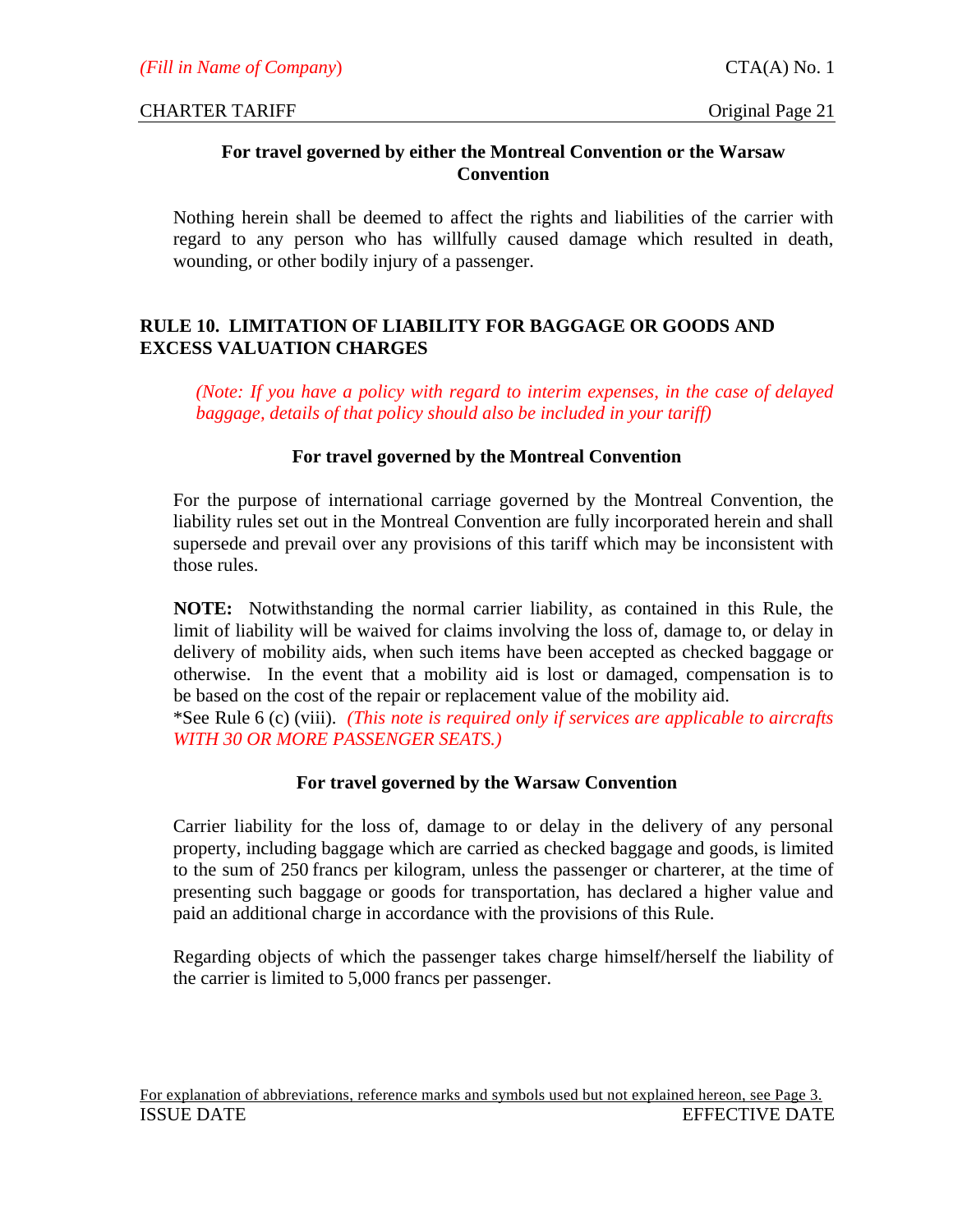**NOTE:** Notwithstanding the normal carrier liability, as contained in this Rule, the limit of liability will be waived for claims involving the loss of, damage to, or delay in delivery of mobility aids, when such items have been accepted as checked baggage or otherwise. In the event that a mobility aid is lost or damaged, compensation is to be based on the cost of the repair or replacement value of the mobility aid.

**\***See Rule 6 (c) (viii). *(This note is required only if services are applicable to aircrafts WITH 30 OR MORE PASSENGER SEATS.)*

In the case of loss, damage or delay of part of property carried as checked baggage, the weight to be taken into consideration in determining the amount to which the carrier's liability is limited shall be only the total weight of the property lost, damaged or delayed. Nevertheless, when the loss, damage or delay of a part of the property affects the value of other property covered by the same baggage check, the total weight of the property covered by the baggage check shall also be taken into consideration in determining the limit of liability.

The monetary unit referred to in this Rule shall be deemed to refer to the gold franc referred to in the *Carriage by Air Act*, R.S., c. C-26. For the purpose of settlement of claims and in the event of an action against the carrier, any sum in francs shall be converted into Canadian dollars by:

- (a) converting francs into Special Drawing Rights at the rate of one Special Drawing Right for 15.075 francs; and
- (b) converting Special Drawing Rights into Canadian dollars at the rate established by the International Monetary Fund.

The rate of exchange for converting Special Drawing Rights into Canadian dollars shall be the rate prevailing on the date on which the amount of any damage to be paid by the carrier is ascertained by a court or, in the event a settlement is agreed between carrier and claimant, on the date settlement is agreed.

**NOTE:** At the time of filing of this tariff provision, 250 francs convert to approximately CAD \$33.00 and 5,000 francs convert to approximately CAD \$660.00. These converted values are provided for general reference only. Carrier's liability will be calculated for each claim individually, based on the formula set out in this Rule.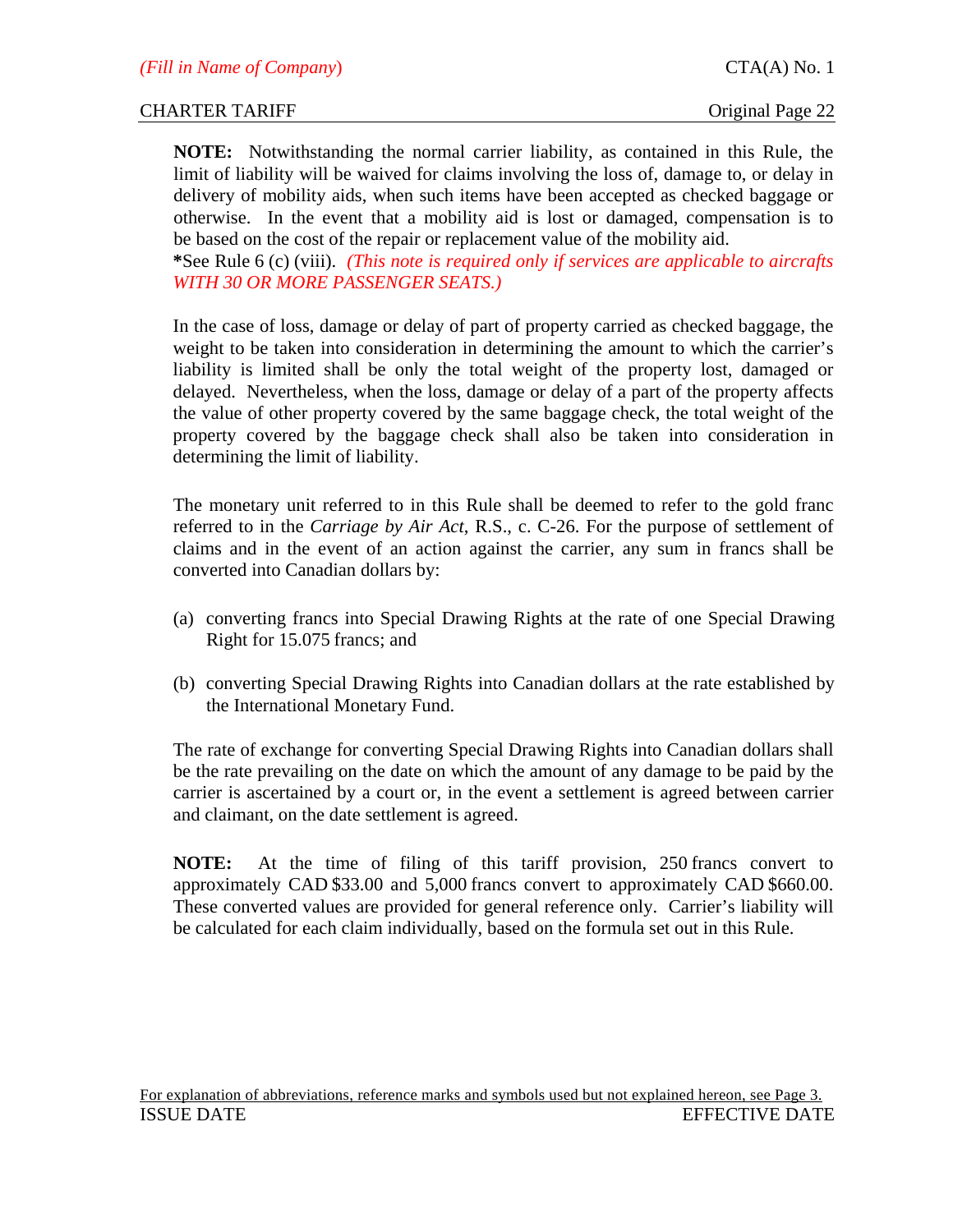# **For travel governed by either the Montreal Convention or the Warsaw Convention**

If the passenger or charterer does elect to declare a higher value an additional charge shall be payable and the carrier's liability will not exceed the higher value declared. The additional charge shall be calculated as follows:

- (a) The amount of the carrier's liability calculated in accordance with the parts of this Rule set out above shall be referred to as "basic carrier liability";
- (b) No charge shall be payable on that part of the declared value which does not exceed basic carrier liability;
- (c) For that part of the declared value which does exceed basic carrier liability, a charge shall be payable at the rate of CAD *(fill in)* cents for each CAD \$100.00 or fraction thereof.

Whether the passenger or charterer declares value or not, in no case shall the carrier's liability exceed the actual loss suffered by the passenger. All claims are subject to proof of amount of loss.

In the case of damage or partial loss, the person entitled to delivery must complain to the carrier forthwith after discovery of the damage or partial loss, and, at the latest, within seven days from the date of receipt of the baggage. In the case of delay, the complaint must be made at the latest within twenty-one days from the date on which the baggage has been placed at his disposal. In the case of loss, the complaint must be made at the latest within twenty-one days from the date the baggage should have been delivered. Every complaint, whether for loss, partial loss, damage or delay, must be made in writing and must be dispatched within the times aforesaid. Failing complaint within the times aforesaid, no action shall lie against the carrier.

# **RULE 11. LIMITATION OF LIABILITY – SERVICE ANIMALS**

Should injury to or death of a service animal result from the fault or negligence of the carrier, the carrier will undertake to provide expeditiously, and at its own expense, for medical care, or, replacement of the animal.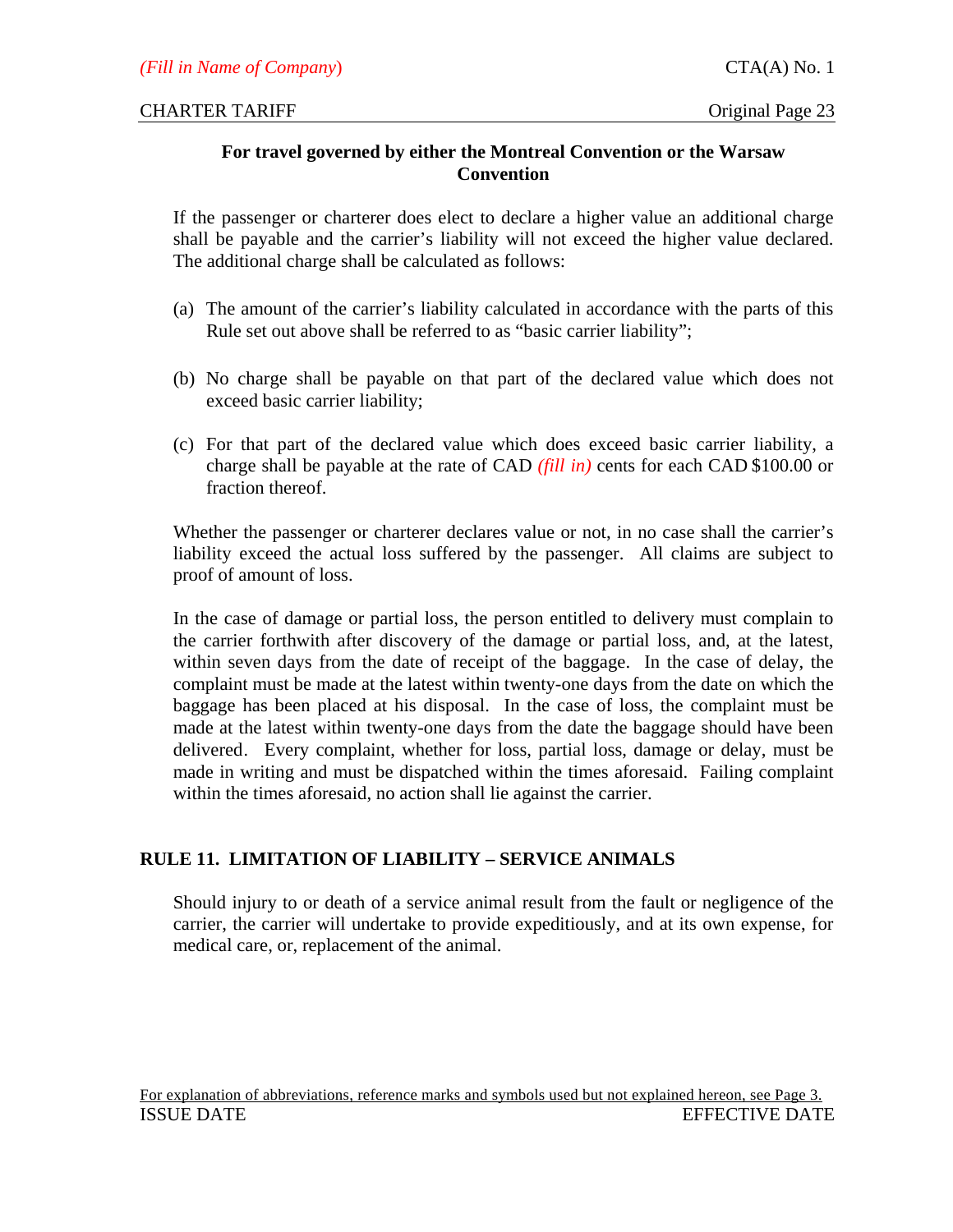#### **RULE 12. SUBSTITUTION OF AIRCRAFT**

- (a) When, due to causes beyond the control of the carrier, the aircraft chartered is unavailable at the time the charter commences or becomes unavailable while carrying out the charter, the carrier may furnish another aircraft of the same type or, with the consent of the charterer, substitute any other type at the rates and charges applicable to the aircraft originally chartered except as provided in paragraphs (b) and (c).
- (b) When the substituted aircraft is capable of larger payload than the original aircraft chartered, the payload carried in the substituted aircraft will not be greater than the payload which would have been available in the aircraft originally chartered, unless the charterer agrees to pay the rates and charges applicable to the substituted aircraft.
- (c) When the maximum payload of the substituted aircraft is smaller than the maximum payload of the original aircraft chartered, charges will be based on the rates and charges applicable to the type of substituted aircraft.

# **RULE 13. PAYMENT REQUIREMENTS**

- (a) Payments for a charter flight made to any person to whom the carrier, directly or indirectly, has paid a commission or has agreed to pay a commission with respect to such flight, shall be considered payment to the carrier.
- (b) Full payment for each flight shall be made 7 days prior to departure.

**RULE 14. CANCELLATION CHARGES** (*Not applicable to transportation between Canada and the United States)*

*(Fill in provisions for cancellation.)*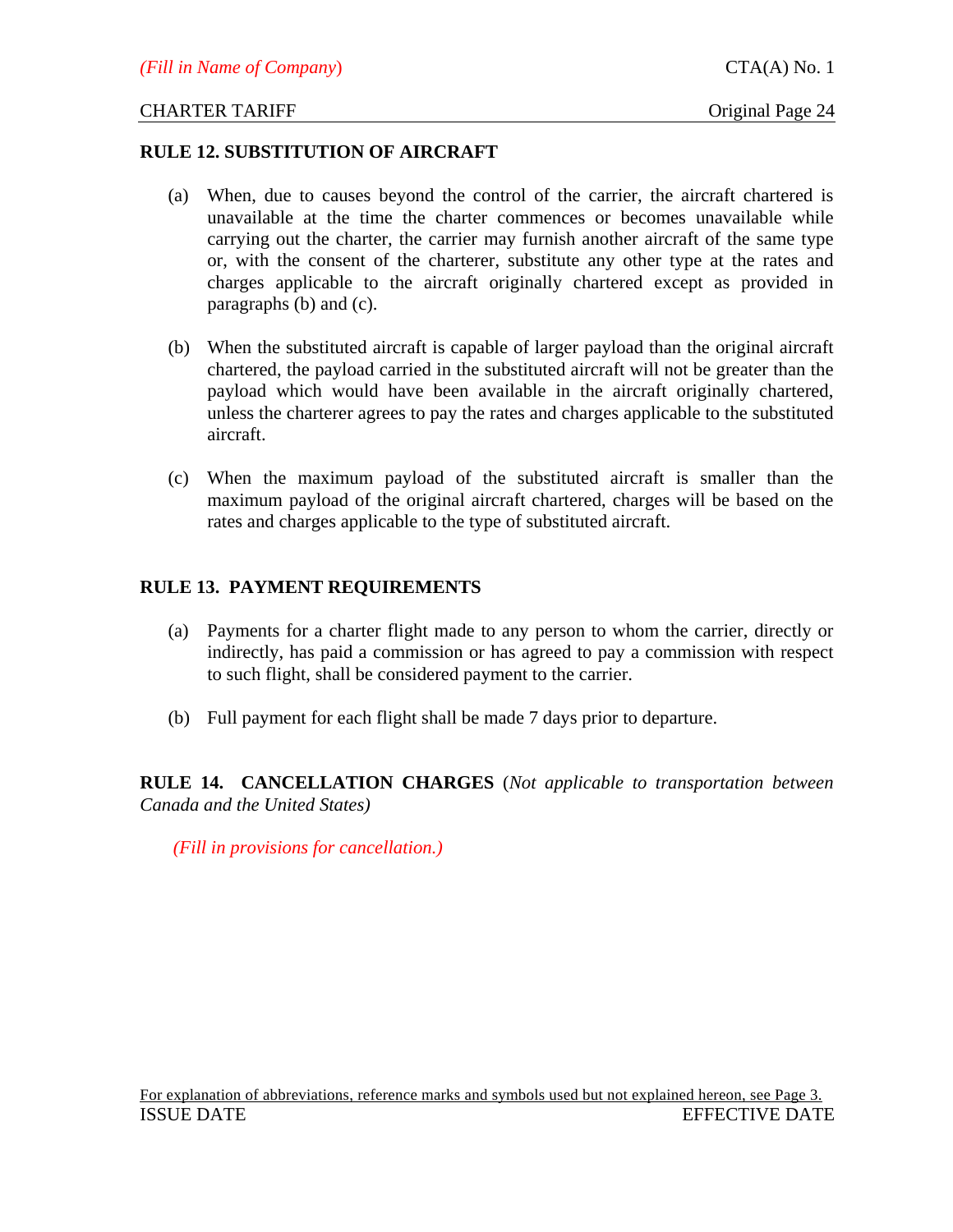# **RULE 15. TICKETS**

*Please state your policy with respect to ticket reservation, cancellation, confirmation, validity and loss.* 

*If, due to the nature of your operations, you do not issue tickets, and as a consequence you do not have such a policy, please state this here. For example:* The carrier does not issue tickets. Subject to the contract between the carrier and the charterer, prior to the flight, the charterer will provide a list of all the passengers' names to the carrier.

# **RULE 16. PASSENGER RE-ROUTING**

*Please state your policy with respect to passenger re-routing rules, voluntary and involuntary changes.* 

*If, due to the nature of your operations, you do not offer passengers the option of rerouting, and as a consequence you do not have such a policy, please state this here. For example:* The carrier is not liable to any passenger when he/she misses his/her flight. In these instances, no other flight alternative is offered by the carrier to the passenger.

# **RULE 17. DENIED BOARDING COMPENSATION**

*Please state your policy with respect to boarding priorities, request for volunteers, alternative transportation and compensation.* 

*If, due to the nature of your operations, you do not denied boarding passengers due to overbooking, and as a consequence you do not have such a policy, please state this here. For example:* The carrier does not overbook flights, therefore, no denied boarding compensation is offered to the passenger.

# **RULE 18. GROUND TRANSPORTATION**

The tolls published in this tariff do not include ground transportation. The carrier does not maintain, operate or provide ground transportation between airports or between airports and city centres. Any such services are performed by independent contractors who are not and shall not be deemed to be the agents or employees of the carrier. The carrier shall not be liable for the acts or omissions of such independent contractors or anything done by an employee, agent or a representative of the carrier in making arrangements for such ground transportation. The costs of ground transportation shall be payable by the charterer.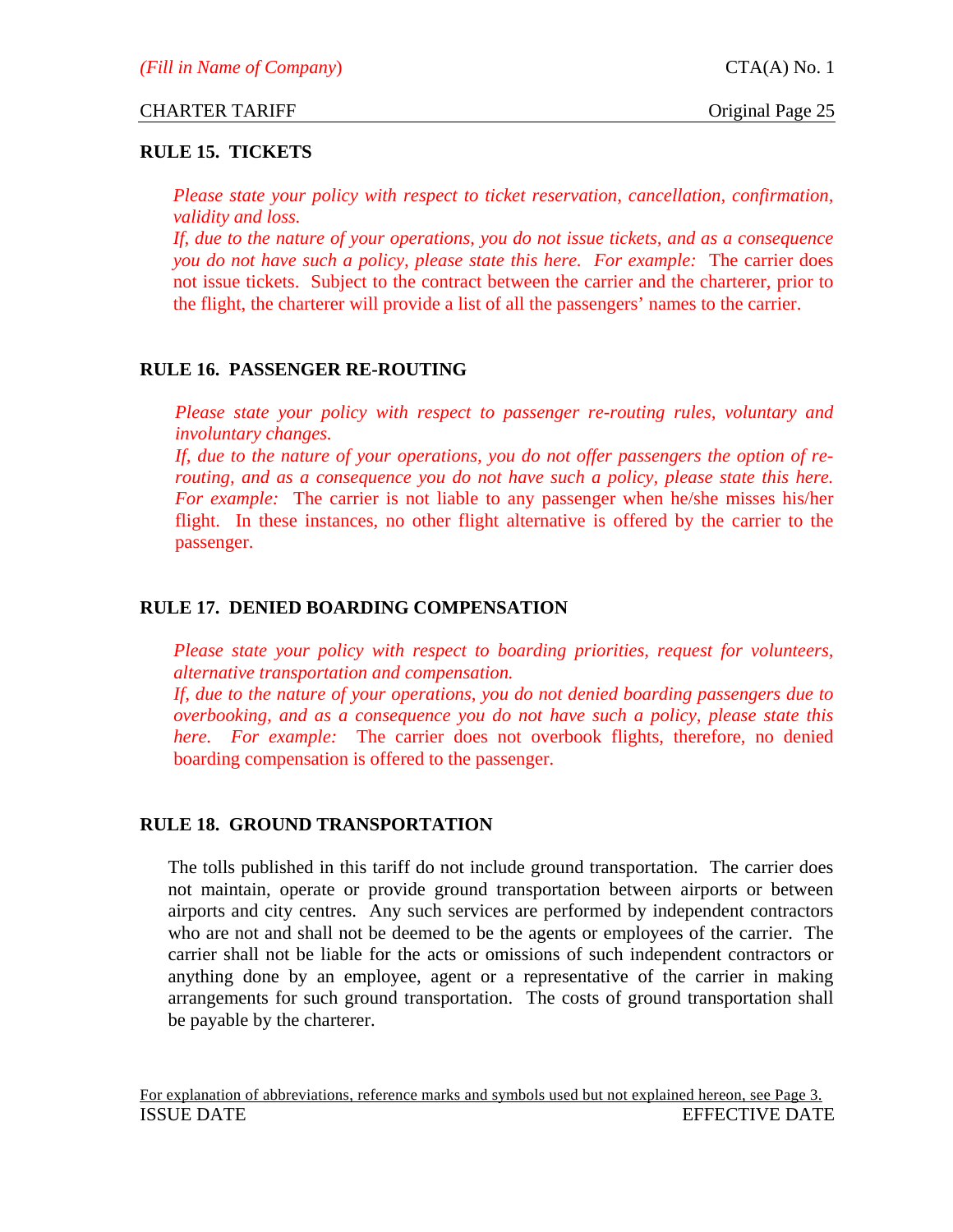*(Please note that as per the most recent Canada/United States Bilateral Agreement, carriers who operate in this market are no longer required to file fares, rates and charges with the Canadian Transportation Agency. However, a copy of these fares, rates and charges must be kept available for public inspection at the business office location.)*

# **Table A**

# **RATES AND CHARGES FOR ENTITY CHARTERS**

| <b>Aircraft Type</b> | <b>Rate per Statute Mile</b> |              | <b>Rate per Hour</b> |       |
|----------------------|------------------------------|--------------|----------------------|-------|
|                      | <b>Charter</b>               | <b>Ferry</b> | <b>Charter</b>       | Ferry |
|                      |                              |              |                      |       |
|                      |                              |              |                      |       |
|                      |                              |              |                      |       |
|                      |                              |              |                      |       |

(in Canadian Currency)

# **Table B**

# **RATES AND CHARGES FOR**

*(Specify Type(s) of Charter - Other Than Entity)* (in Canadian Currency)

Area of Applicability: *(Specify area of the world for which tolls apply.)*

Period of Applicability: *(Specify a period of not less than 6 months but not more than 12 months for which tolls apply.)*

| <b>Aircraft Type</b> | <b>Seating</b><br>Configuration | <b>Rate per Seat Mile</b>    |       |  |
|----------------------|---------------------------------|------------------------------|-------|--|
|                      |                                 | <b>Charter</b>               | Ferry |  |
|                      |                                 | (cents to the third decimal) |       |  |
|                      |                                 |                              |       |  |
|                      |                                 |                              |       |  |
|                      |                                 |                              |       |  |
|                      |                                 |                              |       |  |

For explanation of abbreviations, reference marks and symbols used but not explained hereon, see Page 3. ISSUE DATE EFFECTIVE DATE